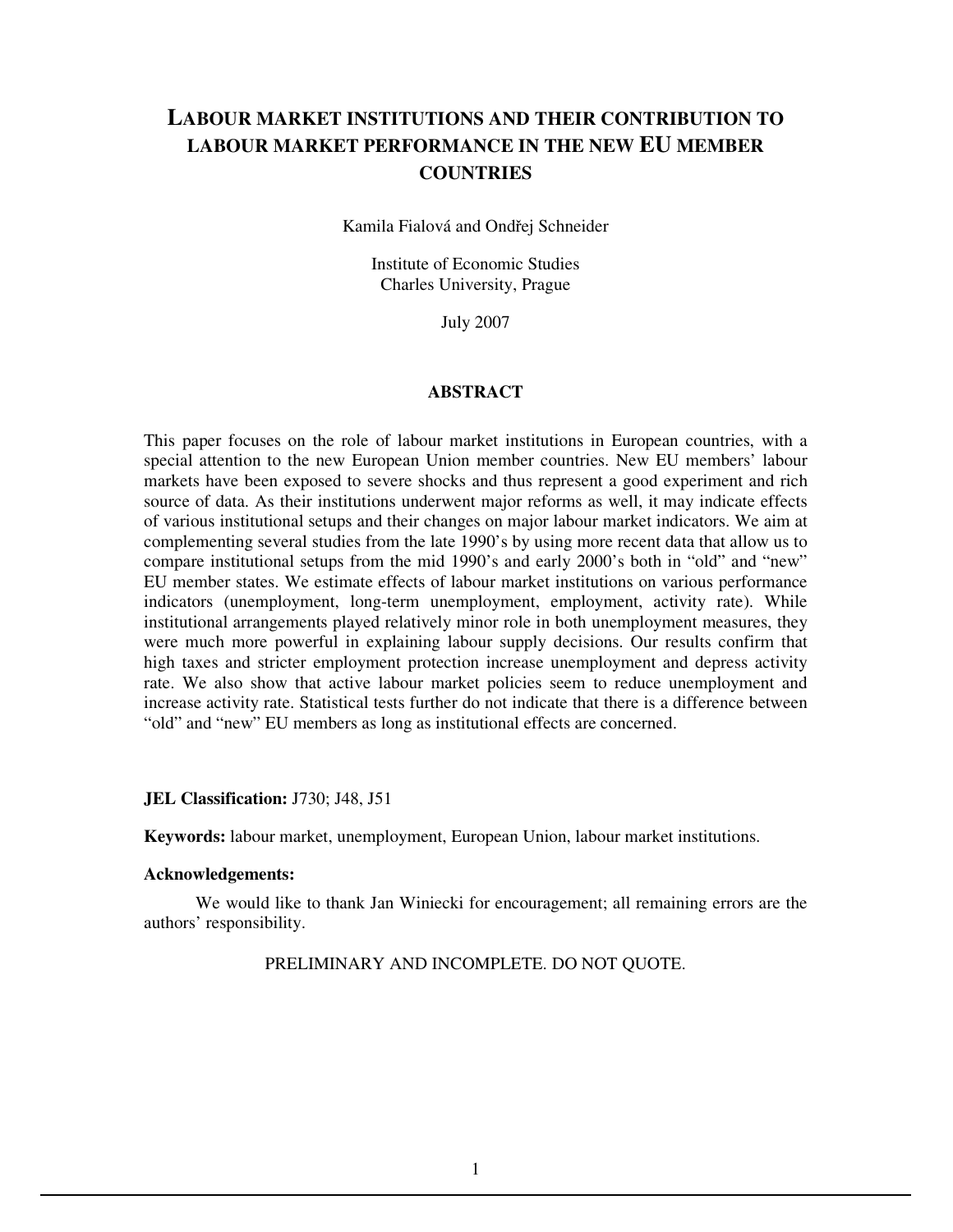# **Introduction**

Labour markets remain at the centre of both academic research and policy discussion in most advanced economies. Labour markets represent the most diverse, but arguably the most important segment of complex market structures that characterize modern economies. Indeed, different performance of labour markets in continental Europe and in the Anglo-Saxon countries was credited with widening the gap between the two groups of countries in the 1990's and early 2000's.

However, diversity of labour markets makes them extremely difficult to analyze. Labour markets are subject to macroeconomic shocks, microeconomic structures and various regional or national "customs" that are often difficult to describe, or even quantify. Until the seminal OECD study (OECD, 1994), most analyses concentrated on macroeconomic approach to labour market analysis. The OECD report argued that labour market institutions that specify contract flexibility, trade unions power, passive and active labour market policies, etc… are much more important and their proper setup might explain differences among major developed countries. While intellectually appealing, the "institutional approach" to labour market analysis is not without problems. Effect of many institutional arrangements is unclear both theoretically and empirically. Moreover, institutions are not homogenous across countries, i.e. the same institutional design may have very different effects in different countries.

This paper focuses on the role of labour market institutions in European countries, with a special attention to the new European Union member countries.<sup>1</sup> New EU members' labour markets have been exposed to severe shocks and thus represent a good experiment and rich source of data. As their institutions underwent major reforms as well, it may indicate effects of various institutional setups and their changes on major labour market indicators. We aim at complementing several studies from the late 1990's (Nickell, 1997; Riboud et al., 2001; Cazes and Nesporova, 2004) by using more recent data that allow us to compare institutional setups from the mid 1990's and early 2000's both in "old" and "new" EU member states.

This paper is organised as follows. In the first chapter, we overview main theoretical arguments about the labour market institutions' role. In the following chapter, we briefly sketch labour market performance in European countries and compare "old" and "new" EU members' performance. The third chapter discusses major institutional indicators and their developments in the recent years. We argue that the European institutional setups are converging, for better or worse.

The fourth chapter then presents an econometrical analysis of the labour market institutions' effects. We run four separate regressions, estimating effects of labour market institutions on various performance indicators (unemployment, long-term unemployment, employment, activity rate). While institutional arrangements played relatively minor role in both unemployment measures, they were much more powerful in explaining labour supply decisions. Our results confirm that high taxes and stricter employment protection increase unemployment and depress activity rate. We also show that active labour market policies seem to reduce unemployment and increase activity rate. Statistical tests further do not indicate a provable difference between "old" and "new" EU members as long as institutional effects are concerned. However, given the limited amount of available data, this result should

<sup>-</sup><sup>1</sup> Twelve countries, ten of them former planned economies, have joined the EU since 2004: Bulgaria, the Czech Republic, Cyprus, Estonia, Hungary, Latvia, Lithuania, Malta, Poland, Romania, Slovakia, and Slovenia. In this paper, however, we rely mostly on the OECD data that include only the Czech Republic, Hungary, Poland and Slovakia. The rest of the EU ("old members") consists of 15 countries that had been the EU members before 2004. The OECD dataset excludes Luxembourg and adds Norway.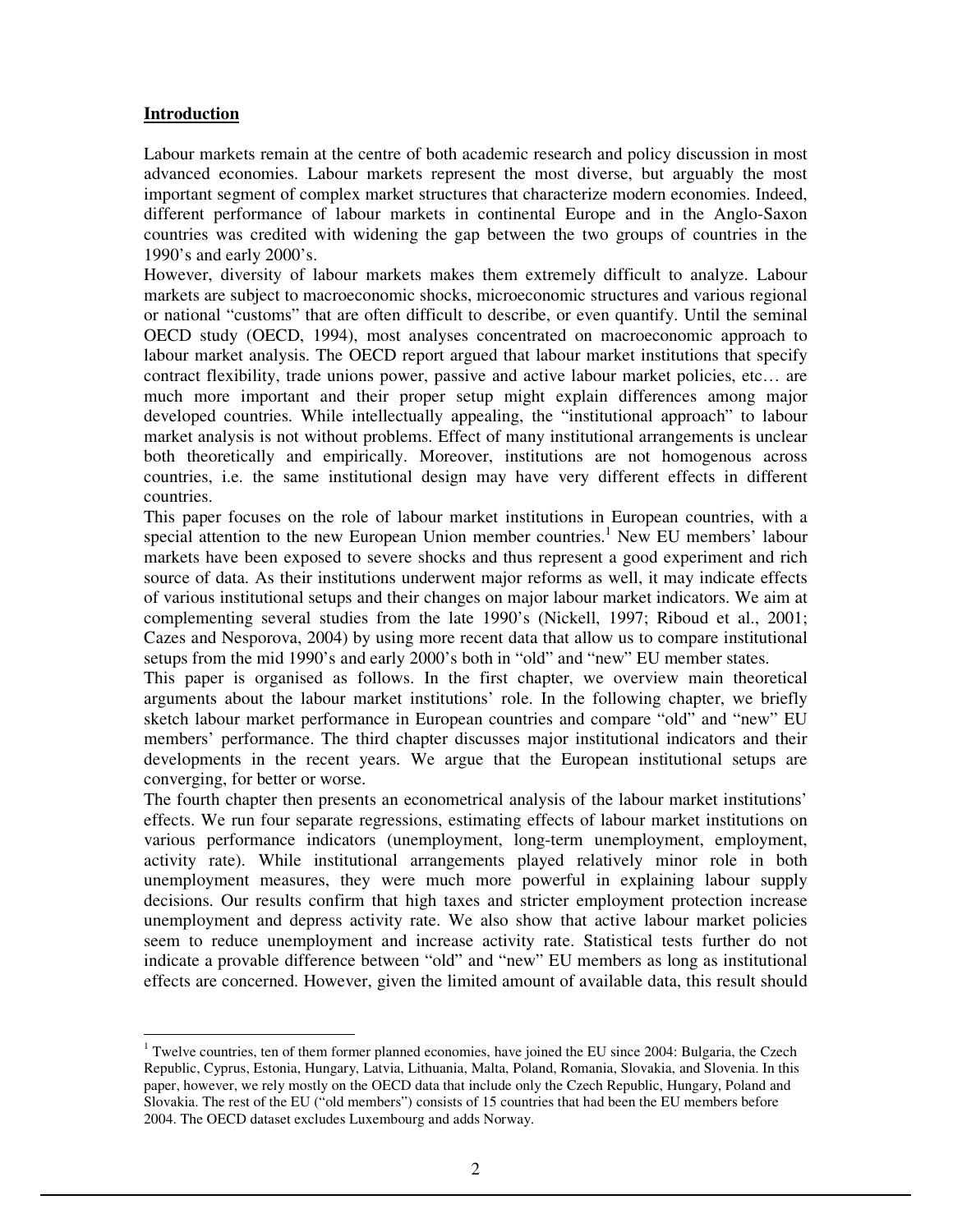be taken carefully and exposed to further research. The final chapter discusses potential conclusions from our research and their limits.

## **1. Labour market institutions and their effects**

Diversity of labour market institutions is often perplexing. While some are intuitively clear (minimum wages, wage flexibility, unemployment benefits), others are difficult to define (social dialogue, health and safety rules, work councils, etc.). Countries differ extensively in their use of labour market institutions: Germany and Sweden are examples of tightly regulated labour markets where institutions predominant concern is protection of existing jobs. Anglo-Saxon countries are more often associated with labour institutions that rely on markets and favour job creation (and destruction) rather than protection.<sup>2</sup> The evident unemployment gap between the (continental) Europe and US led many observers to argue that the more flexible US institutions were at the root of the superior performance.

Unfortunately, economic theory does not provide clear answers as what these effects may be. If we assume that bargaining on labour markets is efficient, firms maximize their profits and market institutions do not affect aggregate efficiency. They may, affect, however, distribution of profits. Most labour market institutions aim at increasing the labour share of the total profit. For example, minimum wages, employment protection laws, collective bargaining increase payouts to workers after the implementation. While the total product remain unchanged (firm is efficient), the labour share was increased.

More realistically perhaps, other models assume that institutions may change the total productivity. Trade unions increase insiders' wages, firms reduce employment and labour reallocates to shadow (or non-unionized) sectors with lower productivity – total productivity then falls, distribution effects are unclear, as some workers gain, some lose. The same holds for minimum wage or employment protection laws. Profit-sharing, on the other hand, increases not only productivity of existing workers but encourages higher employment as well (firm has lower fixed costs of hiring workers).

Moreover, some institutions may improve market outcomes if they move market closer to the "ideal". Increasing trust between workers and managers/owners may increase workers' willingness to accept wage cuts during economic hardship (Freeman and Lazear, 1995). Mancur Olson (1990) argued that even centralized wage bargaining in a small open economy may improve total outcome, as central trade unions would internalize the negative externalities from industry level bargaining. Indeed, Teulings and Hartog (1998) showed that wages in countries with centralized bargaining reflected economic conditions much better than wages in the (decentralized) US labour market.

Therefore, one may argue that labour market institutions do not change, decrease or increase efficiency of the labour markets. Nevertheless, since the mid 1990's the discussion of labour market institutions was dominated by the strong claim by Nickell (Nickell, Nunziata, and Ochel, 2005) who argued that labour market institutions and their changes may explain changes in the OECD countries unemployment. This claim was undermined by studies by Blanchflower (2001) or Baker, Howell and Schmitt (2005) who argued that these results are sensitive to model specification - adding additional years, countries or indicators eliminated significance of Nickell's estimators.

To complicate analysis even further, one has to keep in mind that institutions evolve over time and their effects may change as well. For example, Calmfors and Drifill (1988) showed that unemployment was highest in countries with industry-based collective bargaining – the

<sup>&</sup>lt;sup>2</sup> See Freeman (2007) for a detailed discussion of labour market indicators.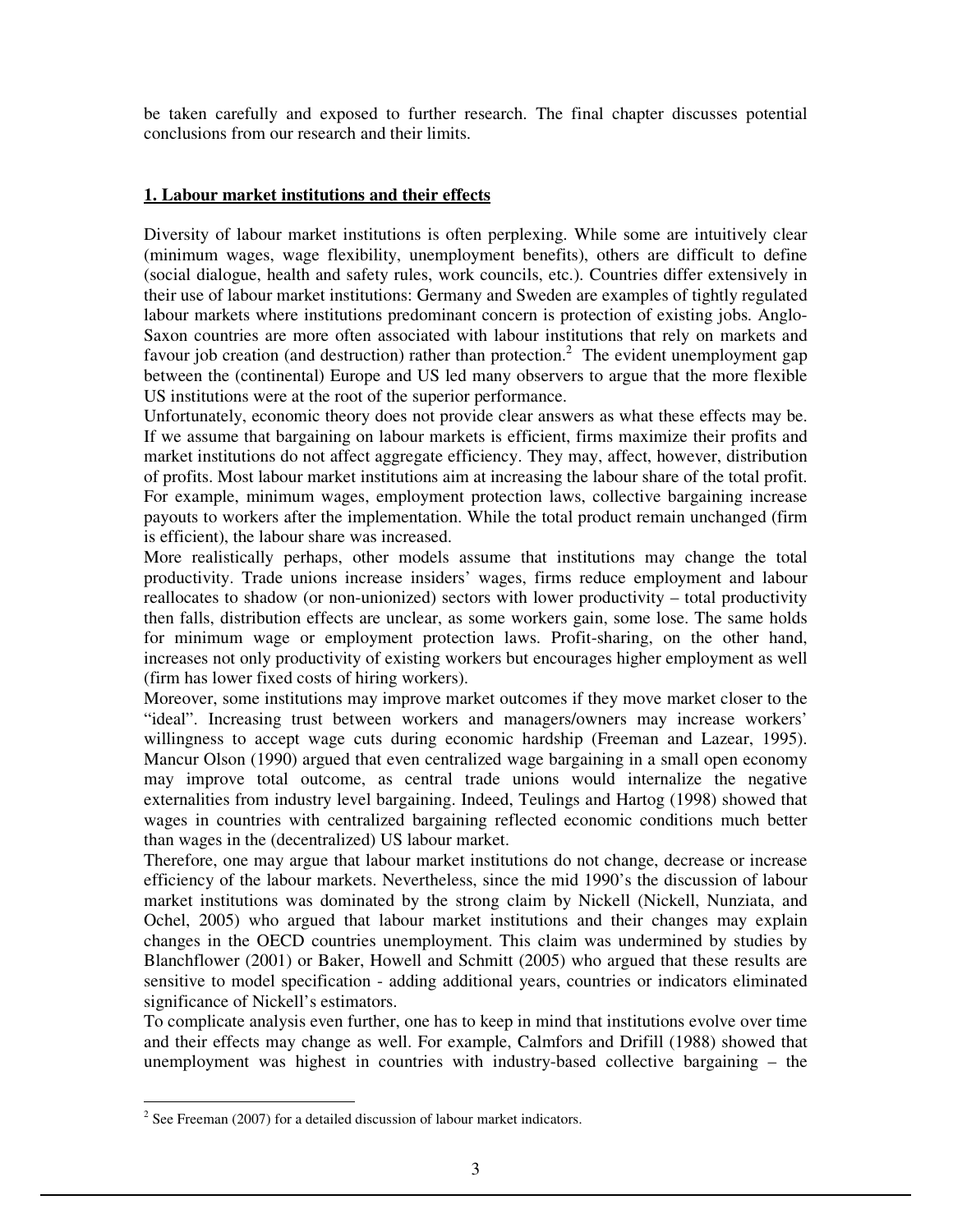famous inverse U hypothesis. However, this relationship all but disappeared in the 1990's, as acknowledged by the OECD Employment Outlook in 2004. Therefore, medium level of bargaining might have been particularly inefficient in the 1980's but as labour market participants in countries with this bargaining system suffered from higher unemployment, the nature of bargaining might have changed. Lindbeck (1996) makes a similar point, arguing that welfare system may have important dynamic effects that may become apparent only after habits and social norms adapt.

# **2. Labour market developments in the NMS and European context**

Labour markets in the new EU member states were under close scrutiny throughout the 1990's. Many authors (Nesporova, 2002) or Lechner ansd Wunsch (2006) are mostly critical of the labour market performance. Most authors, however, concentrate on macroeconomic policies, blaming large negative shocks for increasing unemployment in these countries. Nesporova (2002), for example, devotes only several paragraphs of her paper to the discussion of institutional factors and is rather sceptical vis-à-vis their effects on labour market developments. Later research by Cazes (2002) and Cazes and Nesporova (2004) indicates that at least some labour market institutions matter – trade union power seems to increase unemployment while bargaining coordination may reduce it. Active labour policy then has a small positive effect on employment.

As figure 1 below illustrates, EU 10 countries witnessed a substantial increase in unemployment rate between 1998 and 2002 when the average unemployment in the EU-10 peaked at almost 15%. It fell since then, but only slowly. The EU-15 unemployment rate is much more stable: it hovered around 9% in the 1998-2005 period. During that period, however, several EU countries cut their unemployment rates significantly (Spain, Ireland, Finland), while it increased in others (Germany, Portugal).



**Figure 1: Unemployment rates in the European Union** 

*Source: Eurostat* 

Labour markets recovered in 2005 and 2006, as the EU economy gathered speed – in some new member states (and also in Ireland and Spain) the labour force was expanding 2-4%. Following some deregulation measures, particularly in Spain, two thirds of new jobs were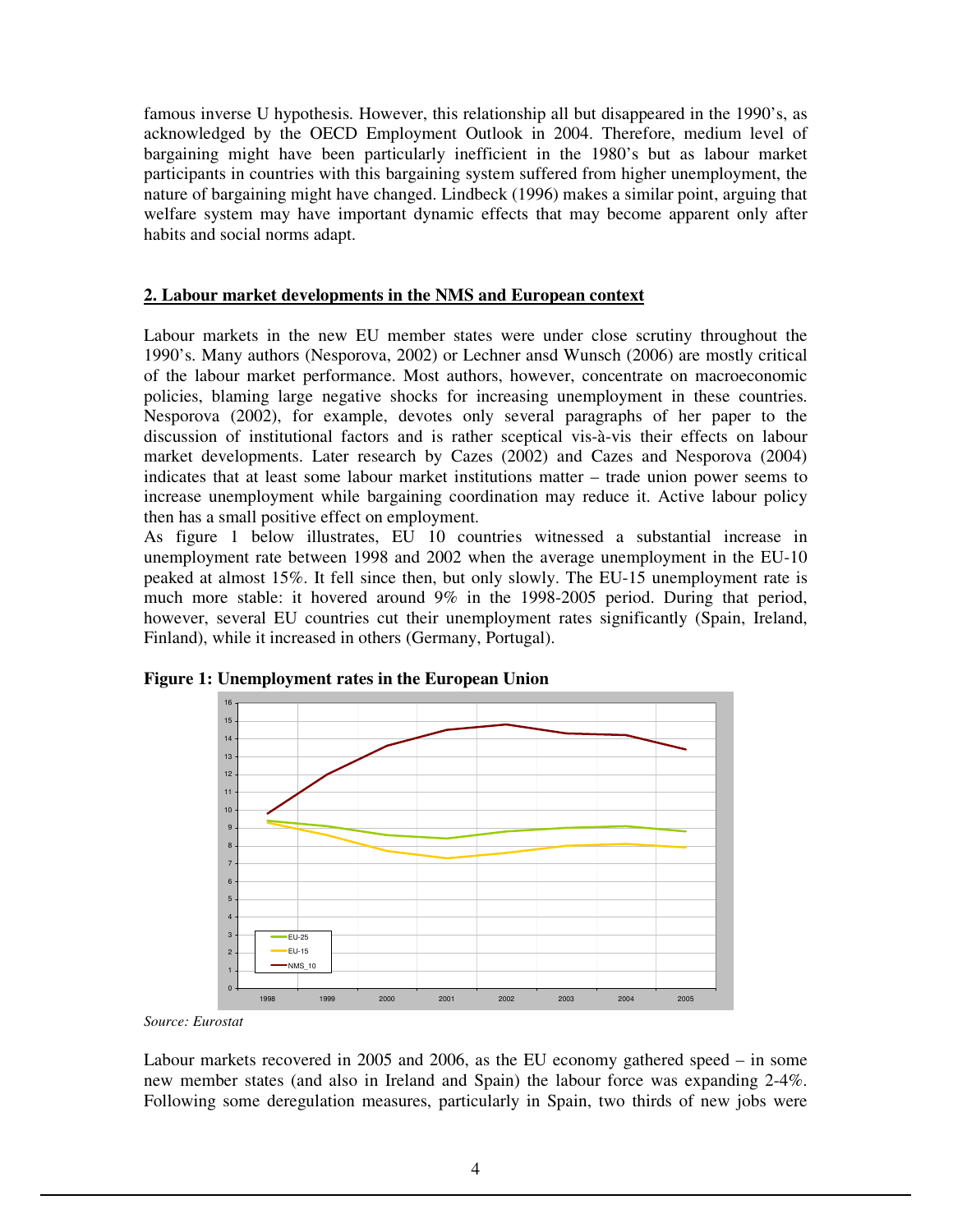generated in part-time jobs. The lowest unemployment was recorded in Denmark, Ireland and the Netherlands (around 4  $\%$ ), the highest being in Poland and Slovakia (16 and 14  $\%$ ) respectively).

Employment rates, perhaps a more appropriate measure of the labour market efficiency, increased by 1.4% in the EU25 between 2000 and 2005, but the "old" members witnessed faster growth (1.8%) than "new" members. The employment jumped by 7% in Spain, by almost 6% in Lithuania. At the same period, employment fell by more than 2% in Poland (where employment rate is only 53 %) and by 1% in Portugal.

The Lisbon Agenda of the EU, an ambitious programme aimed at increasing the EU's competitiveness, stressed the importance of labour market performance and urged the EU countries to reform their labour markets. The EU policy seems to be captured by the "flexicurity" buzzword that is supposed to combine flexibility and security. The prime example of flexicurity is Denmark and its "Danish Golden Triangle" where flexible labour market and generous social security system are supported by active labour market policies.

Indeed, the OECD ranked Denmark as the most intense reformer of labour markets, followed by the Netherlands and Finland. Out of the EU25 that are the OECD members as well, the slowest reformers are squarely among the "new" member countries: the Czech Republic, Hungary and Poland. The new member states score particularly poorly in working-time flexibility – see the European Commission (p. 56, 2005).

On the other hand, as we argue in the following chapter, the new EU member states have more liberal employment protection and lower minimum wages. Both trade union density and collective bargaining coverage are significantly lower in the new member states as well as degree of bargaining centralization and coordination. The "new" members spend relatively less on both active and passive labour market policies and unemployment benefits entitlement duration is much shorter.

It may be thus argued that there are three groups of countries within the EU. There are reformers among "old" members, led by Denmark, Ireland and other small countries. They typically have low unemployment rates, high activity rates, but also high social security expenditures, high taxes and large part of work force in "augmented" jobs either created or subsidized by governments. Large "old" members – Germany, Italy, and France – are inconsistent in their reform efforts and suffer from high unemployment.<sup>3</sup>

Among the new member states, the three Baltic states are the most keen reformers, even though their activity and employment rates are still low. At the same time, the central Europe trio of Hungary, the Czech Republic and Poland is not adapting their labour markets to changing environment. The Czech Republic benefits, so far, from relatively high activity rates, but Poland and Hungary are suffering from low activity. Given the fact that we have to rely on the OECD data and that neither Estonia, Latvia nor Lithuania are the OECD members, the results of our analysis must be interpreted carefully. As explained in detail below, we use 18 countries data set that consists of only four "new" member countries (Czech Republic, Hungary, Slovakia, and Poland; hereafter "NMS"), thirteen "old" members (Belgium, Denmark, Germany, Spain, France, Ireland, Italy, Netherlands, Austria, Portugal, Finland, Sweden, United Kingdom; Luxembourg and also Greece in some cases are missing) and non-EU Norway.

-

 $3$  Germany would score better if data from 2006 were available, as it reformed its labour market rather dramatically.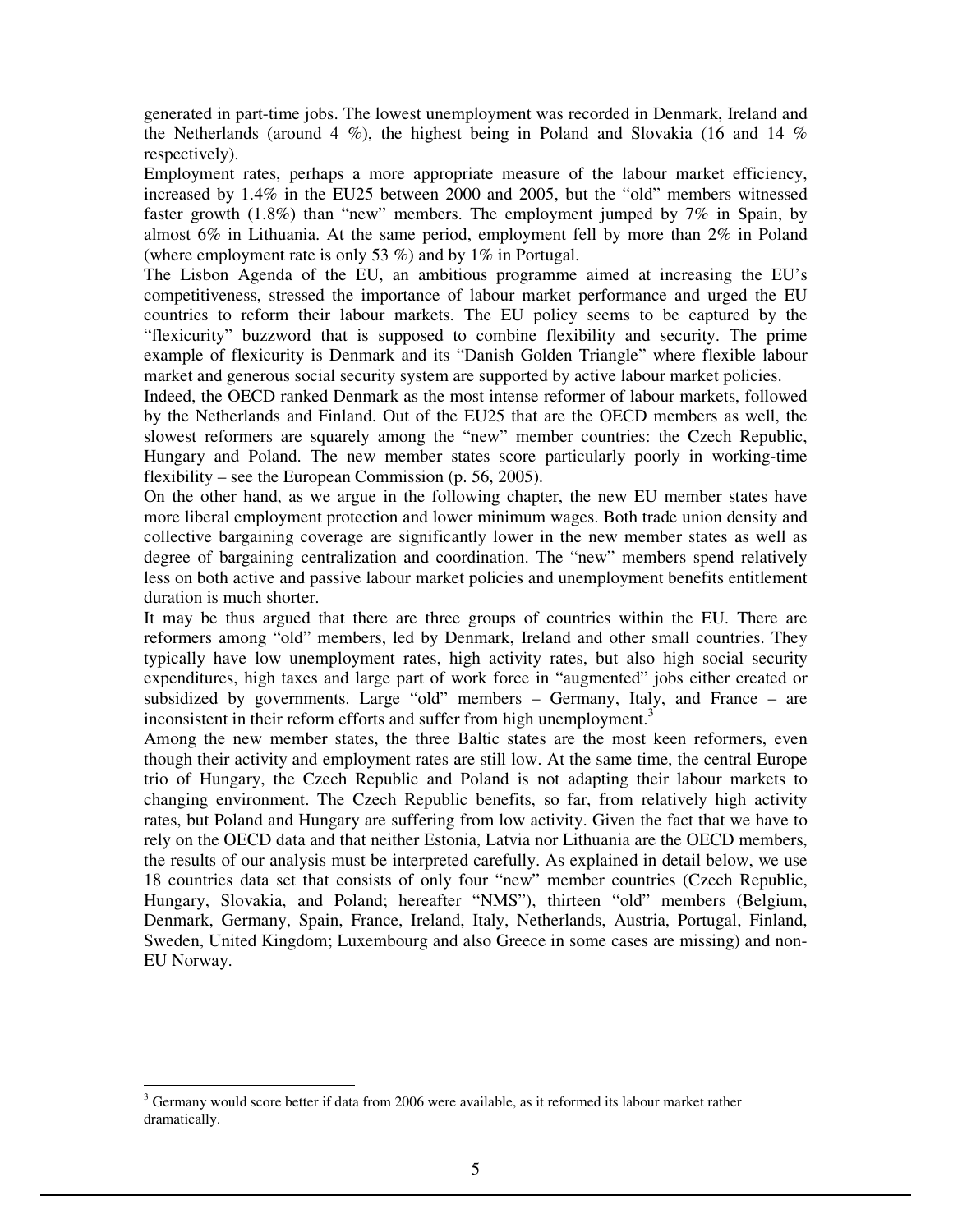## **3. Labour market performance and the role of institutions**

The institutional barriers to the functioning of the labour market and its rigidity are not easily quantifiable as discussed above. Recent theoretical and empirical studies usually use a set of institutional indicators, as there is not any single measure of institutional set up. These "institutional environments" are compared to labour market performance to assess the real labour market flexibility/rigidity – see for instance Nickell (1997), Riboud et al. (2001), Blanchard and Wolfers (2000), Cazes and Nesporova (2004), ILO (2001). We adopt the same approach as the latter and we focus on five institutional areas: employment protection legislation, wage setting institutions: trade unions and minimum wages, system of labour taxation and labour market policies expenditure.

This list is not exhaustive as there are many factors influencing the labour market flexibility. Blanchard and Wolfers (2000) emphasise the importance of adverse economic shocks and their interaction with labour market institutions for explaining the unemployment dynamics and differences among the countries.<sup>4</sup> Riboud et al.  $(2001)$  underline the influence of macroeconomic and structural reforms on labour market performance of CEE countries in 1990s. Freeman (2007) argues that even institutions' effects on labour markets may change over time, so the same institutions may have different effects in different countries or in different periods. The institutions adapt to the country's general traditions and habits and those undermining countries' goals (low unemployment, lower inequality…) are eventually abandoned or ignored, so we do not observe a random set of institutions across countries.

The effect of institutions is thus hard to uncover but still can not be considered insignificant (rigid institutions resulting mainly in low employment creation, rising proportion of long-term unemployed, composition of the labour force and employment etc.). Therefore, we endeavour to classify main labour market institutions and, eventually, to assess their effects on the labour market.

## **Employment protection legislation (EPL)**

-

The official aim of this labour market provision is to improve workers' employment conditions and enhance their welfare. The regulation might be provided both through labour legislation and collective agreements and refers to legal framework governing conditions of hiring and firing. It mainly restricts the employers' freedom to dismiss workers and thus reduces the flows into, but also out of, unemployment.

The same as with other labour market provisions, there are to be found both positive and negative consequences of a stricter employment regulation. Employment protection, beside its effect on workers welfare resulting from higher job security, stabilizes the employeremployee relationship and might stimulate the firm's investment in human capital of workers, leading to a higher productivity. On the macroeconomic level, it might be also considered a stabilizer smoothening labour market adjustment to adverse shocks. On the other hand, there might also exist significant negative side effects in raising costs of firms while adjusting the stock of employment and worsen their flexibility in changing economic conditions. Moreover, it widens the distance between the labour market "insiders" and "outsiders" (see for instance Layard et al., 1991a) and in this sense might contribute to labour market rigidity and higher

<sup>&</sup>lt;sup>4</sup> While adverse economic shocks explain well the general development of unemployment over time, labour market institutions are a significant factor for explaining the cross-country variation. Interaction of these two factors then has the power to explain the development of differences in labour market performance of countries over time.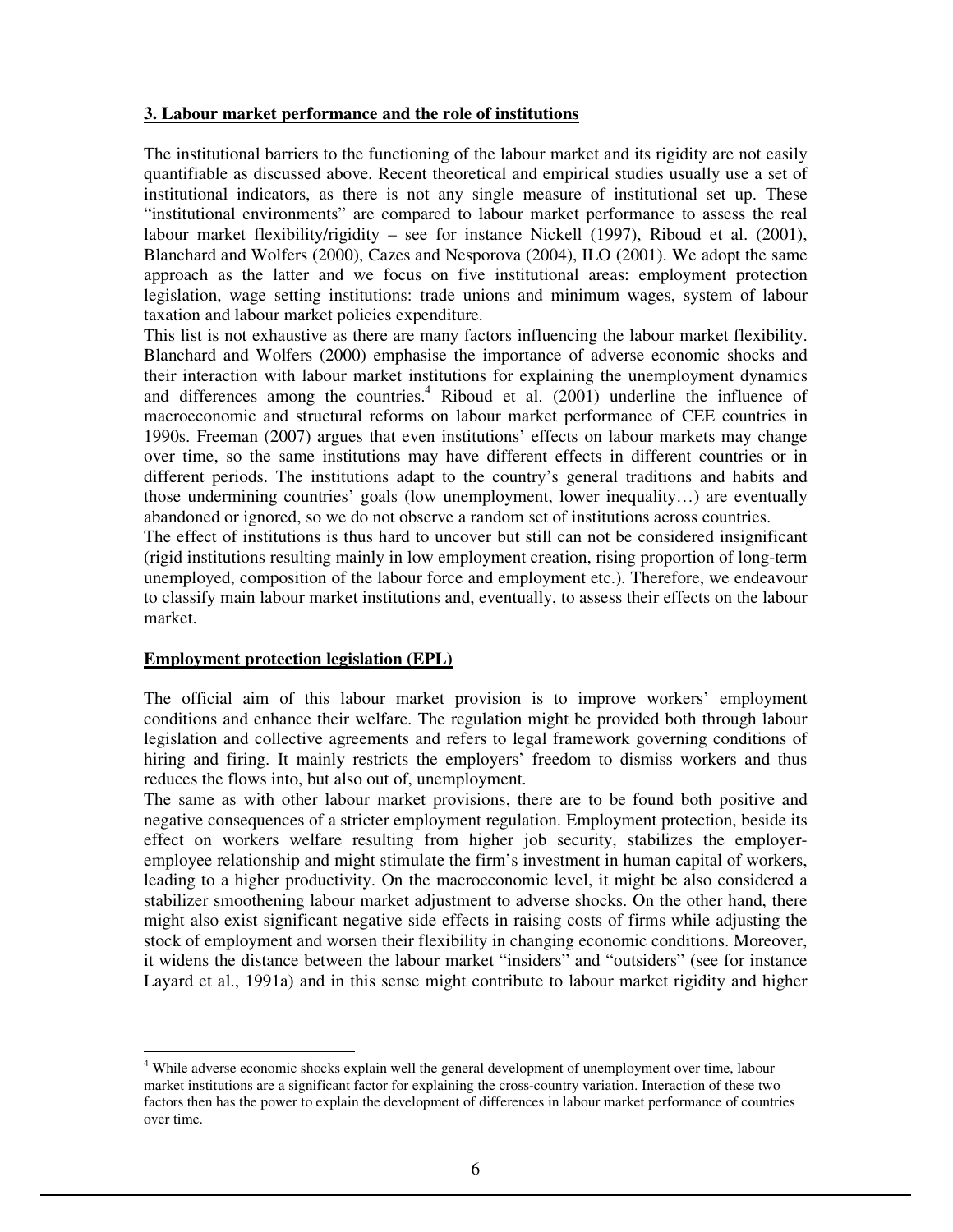unemployment, especially the long-term unemployment<sup>5</sup>. The overall net effect of EPL is thus ambiguous and concerns employment, unemployment, labour costs and productivity.

Empirical literature gives rather mixed evidence of employment protection consequences for labour market performance. OECD (1999) indicates negative correlation between EPL strictness and employment and participation rate in the member countries, but a positive influence on employment of prime age males may exist too. Generally there is no clear effect of stricter EPL on overall unemployment, but the EPL may increase its duration and change its composition. Cazes and Nesporova (2003) found a significant influence of stricter EPL on lower labour turnover in CEE and OECD countries over the 1990s; EPL also increased the average job tenure. In their later work (Cazes and Nesporova, 2004) authors prove a significant relationship between the level of employment protection and employment and participation rates. However, the direction of influence differs for transition and OECD countries. Stricter protection tends to decrease employment and labour market participation in the OECD group, but tends to improve employment performance in the transition countries. Nickell (1997) found no evidence of impact of level of employment protection on unemployment in OECD countries between 1983 and 1994. Still, the author shows that there may be an impact in reducing the employment population ratio and increasing the productivity growth.

For measuring the strictness of employment protection we follow the methodology of the OECD (1999, 2004), which developed a system of EPL indicators, including a single overall composite indicator, for measuring the strictness of the EPL in its different fields of influence. As many as twenty two measures describing various aspects of EPL, covering regular and temporary contracts and collective dismissals, were aggregated in three steps into one summary indicator using a set of weights. EPL index 1 covers just conditions of regular and temporary contracts, EPL index 2 covers in addition also terms of collective dismissals. Index reaches the values from 1 to 6, low index indicates flexible legislation and liberal hiring and firing environment, while stricter protection is reflected in a higher value of the index.

Overall situation in European countries is shown in table 1 and figure 2. As can be seen, NMS do not constitute a homogeneous group in terms of EPL strictness, especially in 1998. Slovakia had the toughest legislation of the four countries, but there was a significant decrease and it fell under the average of the NMS until 2003. Slight increase in EPL strictness is evident in case of Hungary and Poland, but still Hungary, together with Slovakia, remains more liberal, Czech Republic and Poland being less liberal in terms of EPL strictness. Differences among countries tend to decrease in time. Cazes (2002) shows that among transition countries in 1990s, stricter EPL was evident also in the Russian federation, Bulgaria and Slovenia, modestly strict EPL was the Czech Republic, Slovakia and Estonia. In forming their legislation during 1990s, transition countries seem to have been mostly influenced by their immediate western neighbours (e.g. Estonia and Norway, Slovenia and Italy).

The EPL strictness varied more among the "old" members, however, it has converged somewhat as well in 2003.<sup>6</sup> Southern European countries have the toughest regulation while the rules are more relaxed as one moves north. English speaking countries exhibit the most liberal EPL, the situation here is being close to the United States with its most liberal legislation compare to Europe.

<sup>-</sup> $<sup>5</sup>$  On the other hand, short-term unemployment might be decreased by reducing the inflows to unemployment.</sup>

<sup>&</sup>lt;sup>6</sup> Employment protection has been relaxed in OECD countries since 1990s according to recommendations of the OECD Jobs Strategy (1994), but the changes applied mainly to regulation of temporary contracts, leaving the regular employment protection unchanged (Brandt et al., 2005). Significant decrease is evident for instance in case of Italy and Greece.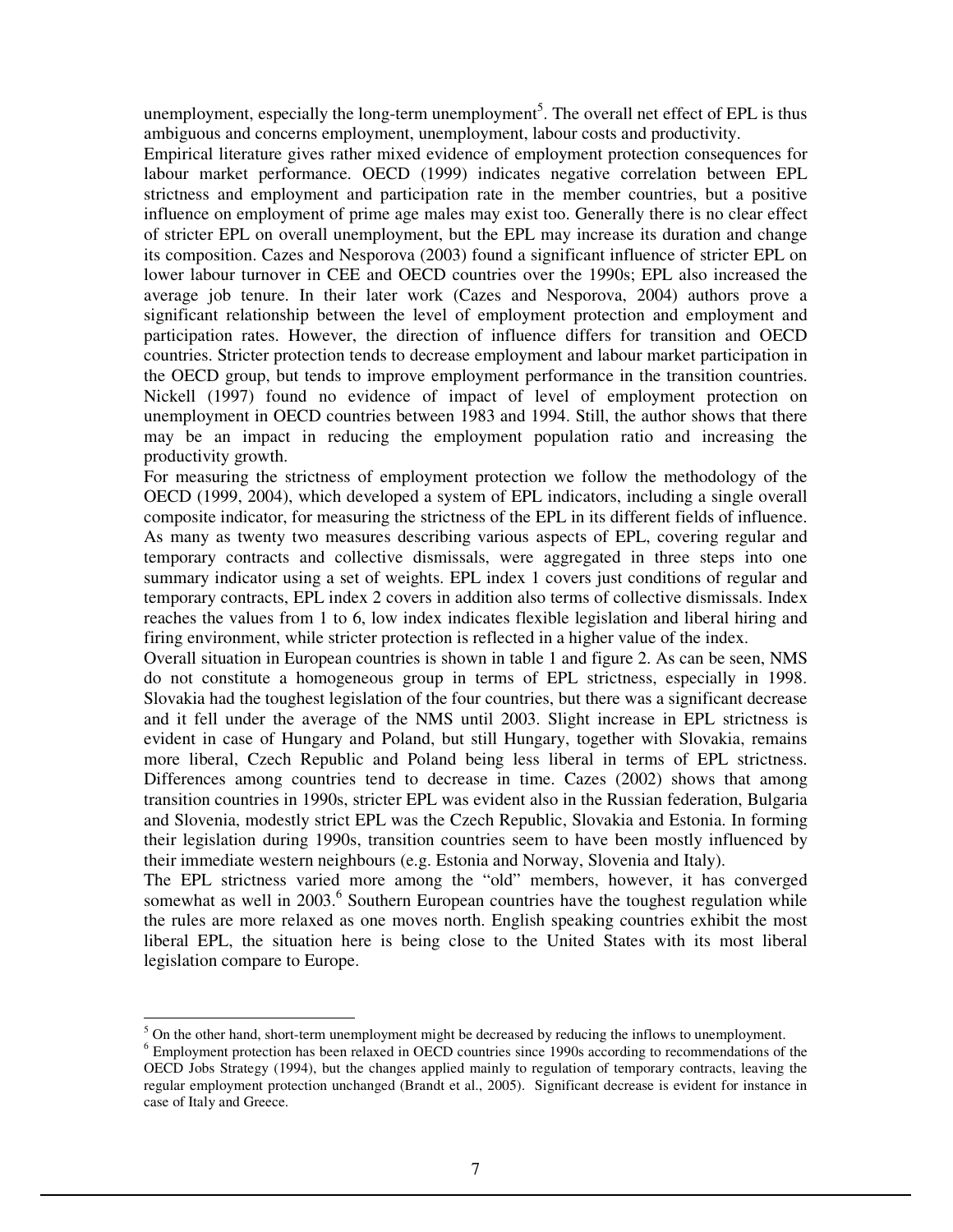|                                      | EPL1 |      | EPL <sub>2</sub> |      |  |
|--------------------------------------|------|------|------------------|------|--|
|                                      | 1998 | 2003 | 1998             | 2003 |  |
| Belgium                              | 2.15 | 2.18 | 2.48             | 2.50 |  |
| <b>Czech Republic</b>                | 1.90 | 1.90 | 1.94             | 1.94 |  |
| Denmark                              | 1.42 | 1.42 | 1.83             | 1.83 |  |
| Germany                              | 2.46 | 2.21 | 2.64             | 2.47 |  |
| Greece                               | 3.54 | 2.83 | 3.49             | 2.90 |  |
| Spain                                | 2.93 | 3.05 | 2.96             | 3.07 |  |
| France                               | 2.98 | 3.05 | 2.84             | 2.89 |  |
| Ireland                              | 0.93 | 1.11 | 1.17             | 1.32 |  |
| Italy                                | 2.70 | 1.95 | 3.06             | 2.44 |  |
| <b>Hungary</b>                       | 1.27 | 1.52 | 1.54             | 1.75 |  |
| Netherlands                          | 2.12 | 2.12 | 2.27             | 2.27 |  |
| Austria                              | 2.21 | 1.94 | 2.38             | 2.15 |  |
| <b>Poland</b>                        | 1.49 | 1.74 | 1.93             | 2.14 |  |
| Portugal                             | 3.67 | 3.46 | 3.66             | 3.49 |  |
| Slovakia                             | 2.38 | 1.42 | 2.53             | 1.60 |  |
| Finland                              | 2.09 | 2.02 | 2.18             | 2.12 |  |
| Sweden                               | 2.24 | 2.24 | 2.62             | 2.62 |  |
| United Kingdom                       | 0.60 | 0.75 | 0.98             | 1.10 |  |
| Norway                               | 2.69 | 2.56 | 2.72             | 2.62 |  |
| United States                        | 0.21 | 0.21 | 0.65             | 0.65 |  |
| <b>NMS average</b>                   | 1.76 | 1.65 | 1.98             | 1.86 |  |
| EU + Norway average                  | 2.32 | 2.19 | 2.49             | 2.39 |  |
| <b>NMS coefficient of</b>            |      |      |                  |      |  |
| variation                            | 0.28 | 0.13 | 0.21             | 0.12 |  |
| $\overline{EU}$ + Norway coefficient |      |      |                  |      |  |
| of variation                         | 0.37 | 0.34 | 0.30             | 0.26 |  |

*Table 1. Employment protection legislation in the selected European countries and the USA* 

*Source: OECD (1999, 2004)* 

Generally EPL in NMS is not as strict as in the other group – the average EPL index (both version 1 and 2) was significantly lower in both periods. Also the decrease in cross-country differences in time was larger among the NMS (coefficient of variation fell by roughly 50 % in NMS, while there was only a slight decrease in the rest of the European countries).

*Figure 2. Employment protection legislation in the selected European countries and the USA, 1998 and 2003* 



*Source: OECD (1999, 2004)*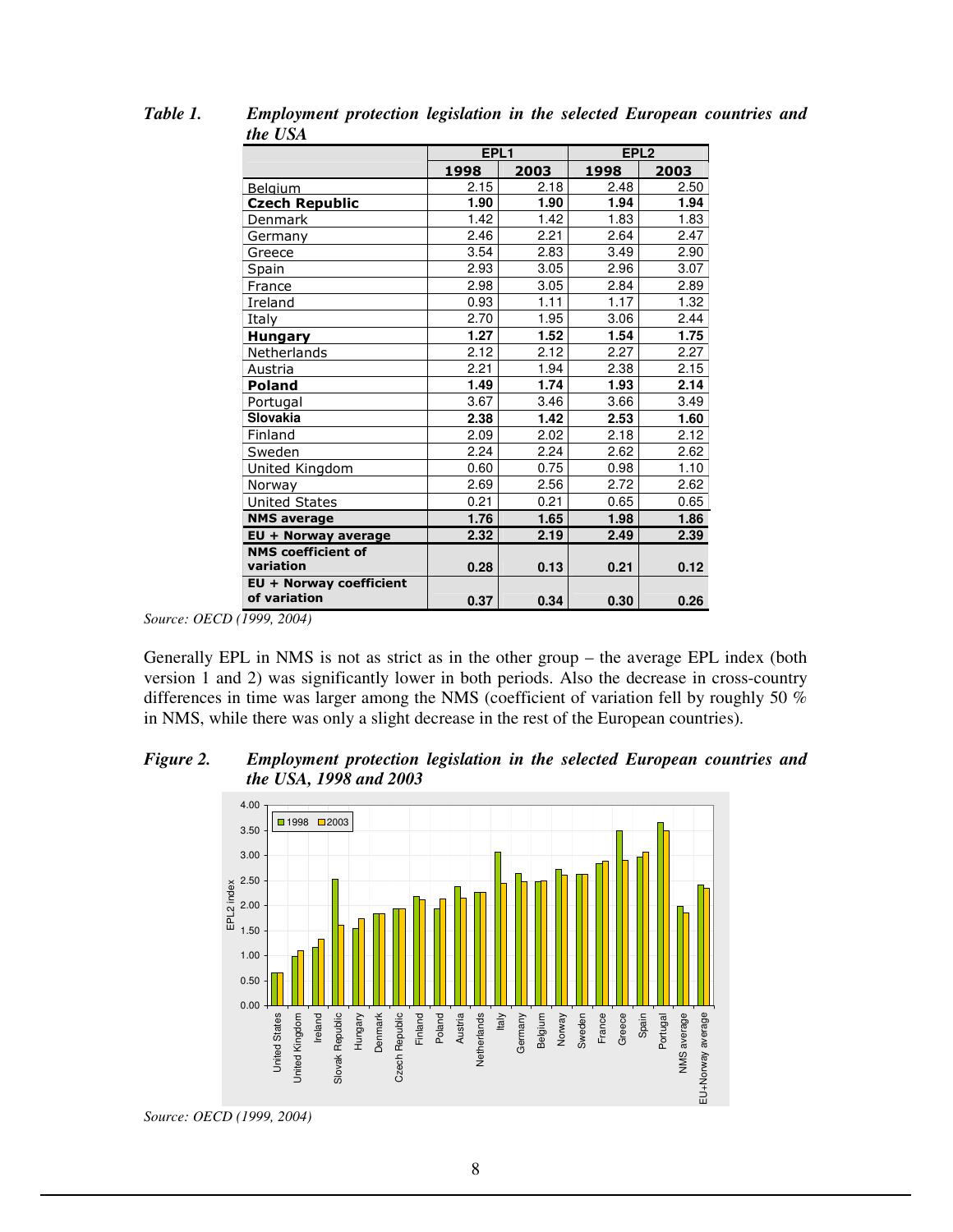## **Minimum wage setting**

-

A government policy aimed at increasing low incomes from employment is nowadays a common practice in almost all the developed countries in the world (Gregg, 2000). The policy can take various forms; minimum wage is one of them. Minimum wage might be either statutory, established by the government, or as an extension of collective bargaining agreements.

Introduction of minimum wage might pursue different goals. Advocates of minimum wage argue mainly by decreasing poverty of low income individuals, reducing income disparities, protection and motivation of low productive workers and making work pay. However noble these goals might be, minimum wage would not be an effective tool to promote them as it might increase only incomes of those individuals who work. Moreover, introducing and increasing minimum wage might represent a large burden for employers, who might decide to fire workers, whose productivity would not reach the minimum wage. To the extent in which these negative consequences would occur, potential benefits for working poor would be limited.

Minimum wage is a highly controversial instrument of labour market policies. Economic theorists have not reached a broad consensus regarding its consequences so far. But it is usually generally accepted that although it might have some positive impacts on motivation to productivity increase among low-paid workers (Stigler, 1946, Acemoglu a Pischke, 1998, Cahuc a Michell, 1996), as a motivation device in efficient wages framework (see Rebitzer and Taylor, 1995, or Manning, 1995), or in case of a monopsony (Ehrenberg a Smith, 1994), there exists a threshold, over which the negative effects of minimum wage prevail. Minimum wage then increases the unemployment and causes economic losses in terms of economic efficiency. The effect is stronger for particular groups of workers with the lowest productivity, especially the young and least experienced. This situation is to certain extent confirmed by existing empirical research. For a summary of empirical research results on this issue see e.g. Brown, Gilroy and Kohen (1982) or OECD (1998).

Situation in the NMS and other European countries is shown in table 2 and figure 3. All the four NMS have introduced legally binding minimum wage. The highest real minimum wage value (measured in purchasing power standard – PPS value of the wage) can be found in the Czech Republic; on the other hand, Slovakia has the lowest level. Still, the differences among countries are not so marked. There is a clear trend in increasing the minimum wage tariffs. Nevertheless, the minimum wage levels are still significantly lower than in the "old" member states (roughly 40 % of their level in 2004).<sup>7,8</sup>

As for the real economic burden represented by the minimum wage, it might be measured by a relative share of minimum wage on median wage in the economy. Here the situation is different. Although relatively low, minimum wage is a higher proportion of median wage in the NMS, thanks to a relatively lower overall wage level. The share was roughly  $40 - 50\%$  in 2003 and there was an evident increase between the examined years, with the exception of Slovakia. By raising its level, the differences between the NMS group and the other group almost disappeared in 2003.

 $^7$  Many "old" European countries don't have legally binding minimum wage, but usually there exist an effective minimum wage determined by collective bargaining (Austria, Italy, Germany, Denmark, Sweden).

<sup>&</sup>lt;sup>8</sup> Still, this value may not reflect the real influence of minimum wage system in particular countries, as there may exit also sub-minimum wage tariffs applying for the most impacted groups of workers (young, least skilled, parttime workers). These are quite common in Europe (Dolado et al., 1996).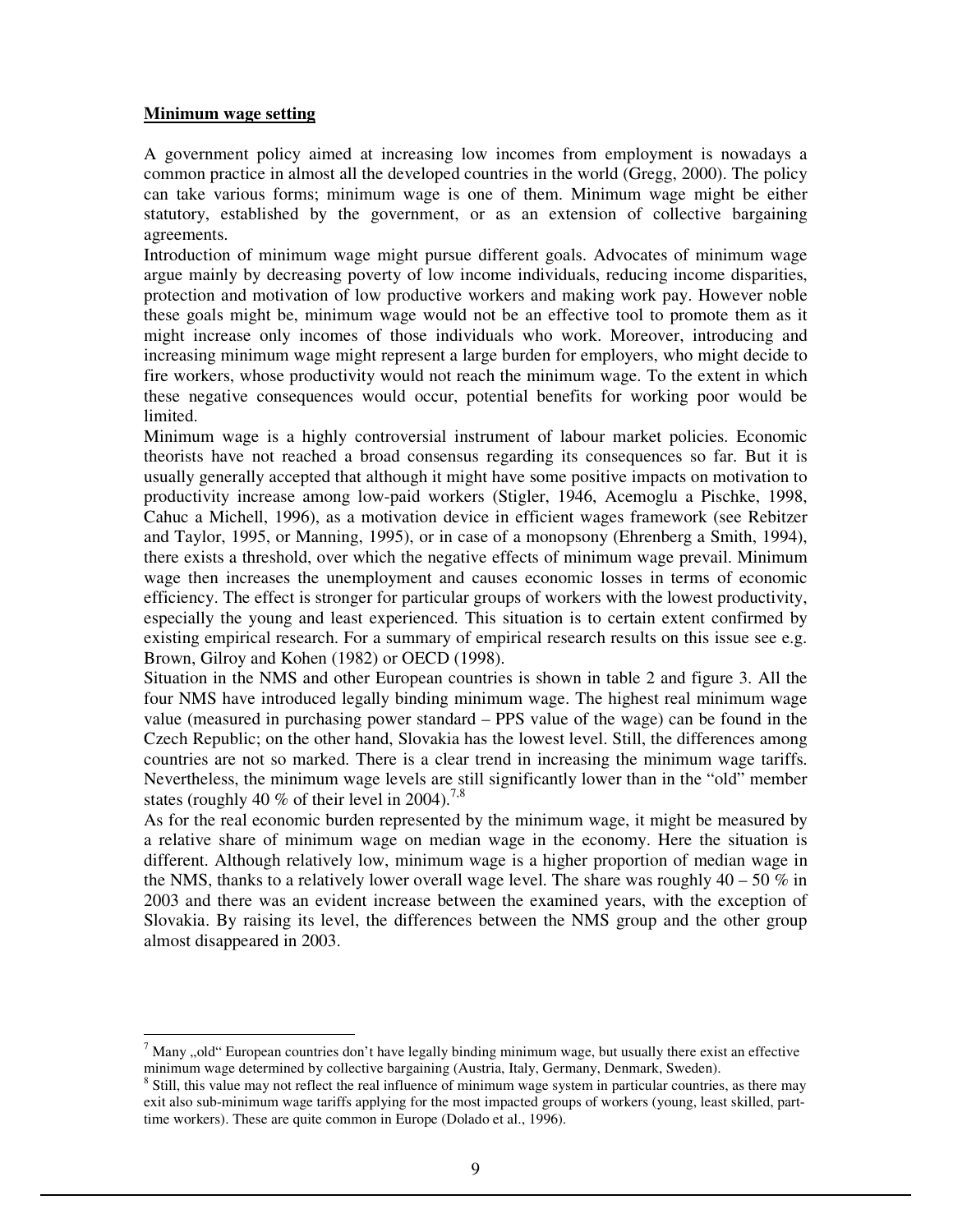|                       | <b>Hourly real</b><br>minimum wage,<br><b>USD (PPS)</b> |      | Minimum wage/<br>median wage |      |  |
|-----------------------|---------------------------------------------------------|------|------------------------------|------|--|
|                       | 2000                                                    | 2004 | 1999                         | 2003 |  |
| Belgium               | 6.54                                                    | 6.54 | 0.49                         | 0.47 |  |
| <b>Czech Republic</b> | 1.63                                                    | 2.55 | 0.26                         | 0.37 |  |
| Denmark               |                                                         |      |                              |      |  |
| Germany               |                                                         |      |                              |      |  |
| Greece                | 3.39                                                    | 3.58 | 0.51                         | 0.49 |  |
| Spain                 | 3.13                                                    | 3.08 | 0.31                         | 0.29 |  |
| France                | 6.37                                                    | 6.92 | 0.60                         | 0.61 |  |
| Ireland               | 5.43                                                    | 5.81 | 0.42                         | 0.38 |  |
| Italy                 |                                                         |      |                              |      |  |
| Hungary               | 1.27                                                    | 2.06 | 0.36                         | 0.49 |  |
| Netherlands           | 6.62                                                    | 6.83 | 0.51                         | 0.51 |  |
| Austria               |                                                         |      |                              |      |  |
| Poland                | 1.87                                                    | 2.04 | 0.36                         | 0.40 |  |
| Portugal              | 2.69                                                    | 2.71 | 0.44                         | 0.44 |  |
| <b>Slovakia</b>       | 1.27                                                    | 1.47 | 0.47                         | 0.45 |  |
| Finland               |                                                         |      |                              |      |  |
| Sweden                |                                                         |      |                              |      |  |
| United Kingdom        | 5.50                                                    | 6.34 | 0.42                         | 0.44 |  |
| Norway                |                                                         |      |                              |      |  |
| <b>United States</b>  | 5.15                                                    | 4.69 | 0.37                         | 0.32 |  |
| <b>NMS</b> average    | 1.51                                                    | 2.03 | 0.36                         | 0.43 |  |
| EU + Norway average   | 4.96                                                    | 5.23 | 0.46                         | 0.45 |  |

*Table 2. Minimum wage in the selected European countries and the USA*

*Source: OECD* 

*Figure 3. Employment protection legislation in the selected European countries and the USA, 2004* 



*Source: OECD* 

## **Collective bargaining and trade unions**

The role of trade unions in collective bargaining process is also a factor influencing wage formation and determining labour costs and flexibility of firms. In most of the European countries, trade unions play an important role in wage bargaining. Trade union density refers to a share of all salary earners being members of trade unions. Even if the density might be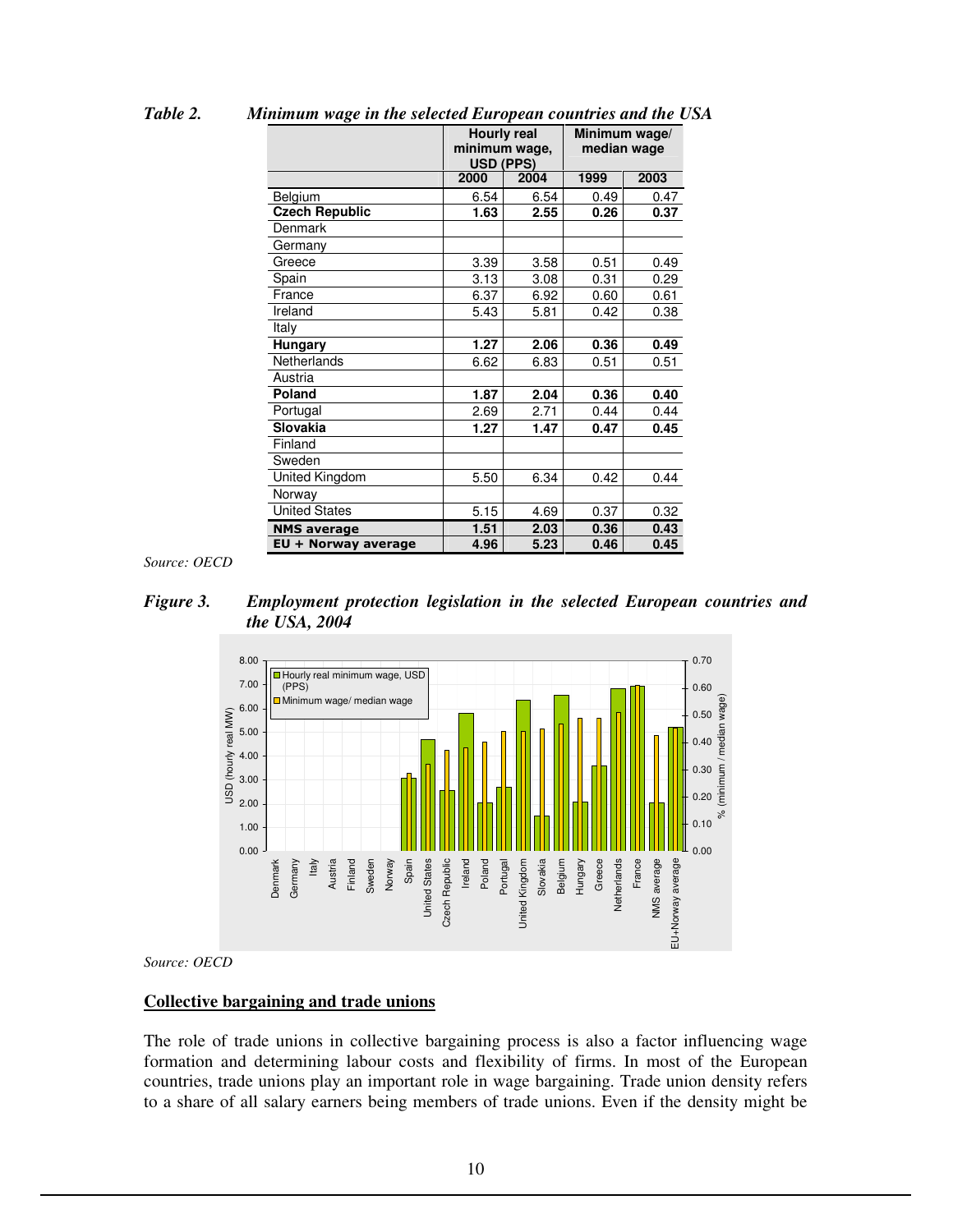rather low in some countries, it is a common practise to extend the agreements also to nonunionized workers, thus covering a large share of employees in the whole economy (e.g. France, Spain). The degree of collective bargaining coverage (share of all salary earners whose wage is actually determined by a collective agreement – legal extension of bargained wage rates to non-unionized workers) might be a more reliable indicator in terms of real economic consequences. The level of union coordination and centralization is also an important aspect in this sense. Coordination refers to ability to coordinate bargaining among various unions and employers' organizations. Centralization refers rather to the level of bargaining (firm, industry, country) and the role of the government; high degree of centralization does not necessarily have to mean close coordination.

Trade unions generally tend to raise wages and thus influence unemployment. The more workers they cover, the higher this impact. This effect might be in reality offset by the extent to which unions and/or firms coordinate their wage determination<sup>9</sup> (Nickell and Layard, 1999, OECD, 1997). Overall impact might be also lowered by greater degree of product market competition (Boeri, 2005). The estimation of total effect of trade unions on unemployment and labour market performance is not robust in most empirical studies. For summary of empirical finding se for instance OECD (1997 and 2004).

Table 3 summarizes the key features of collective bargaining process in the selected European countries and the NMS. Clearly both trade union density and collective bargaining coverage are much lower in the NMS. Especially the bargaining coverage is very low but the differences among countries are diminishing in time (there was a significant rise in Hungary and on the other hand a fall in Slovakia between 2000 and 2004). There is also the lowest degree of bargaining centralization and coordination in the NMS (centralisation predominantly on company and plant level; and fragmented company/plant bargaining coordination without coordination by upper-level associations) with the exception of Slovakia. Both trade union density and collective bargaining coverage show higher trade union influence in "old" member countries, which might be on the other hand offset by higher degree of centralization and coordination.



*Figure 4. Collective bargaining coverage in the selected European countries, 2000 and 2004* 

*Source: OECD* 

<sup>-</sup><sup>9</sup> According to Layard et al. (1991b), average wages are more responsive to labour market conditions in those countries where wage bargaining is more coordinated. Higher coordination then means less rigidity in terms of lower wage pressure and reduce the negative unemployment consequences of trade union bargaining.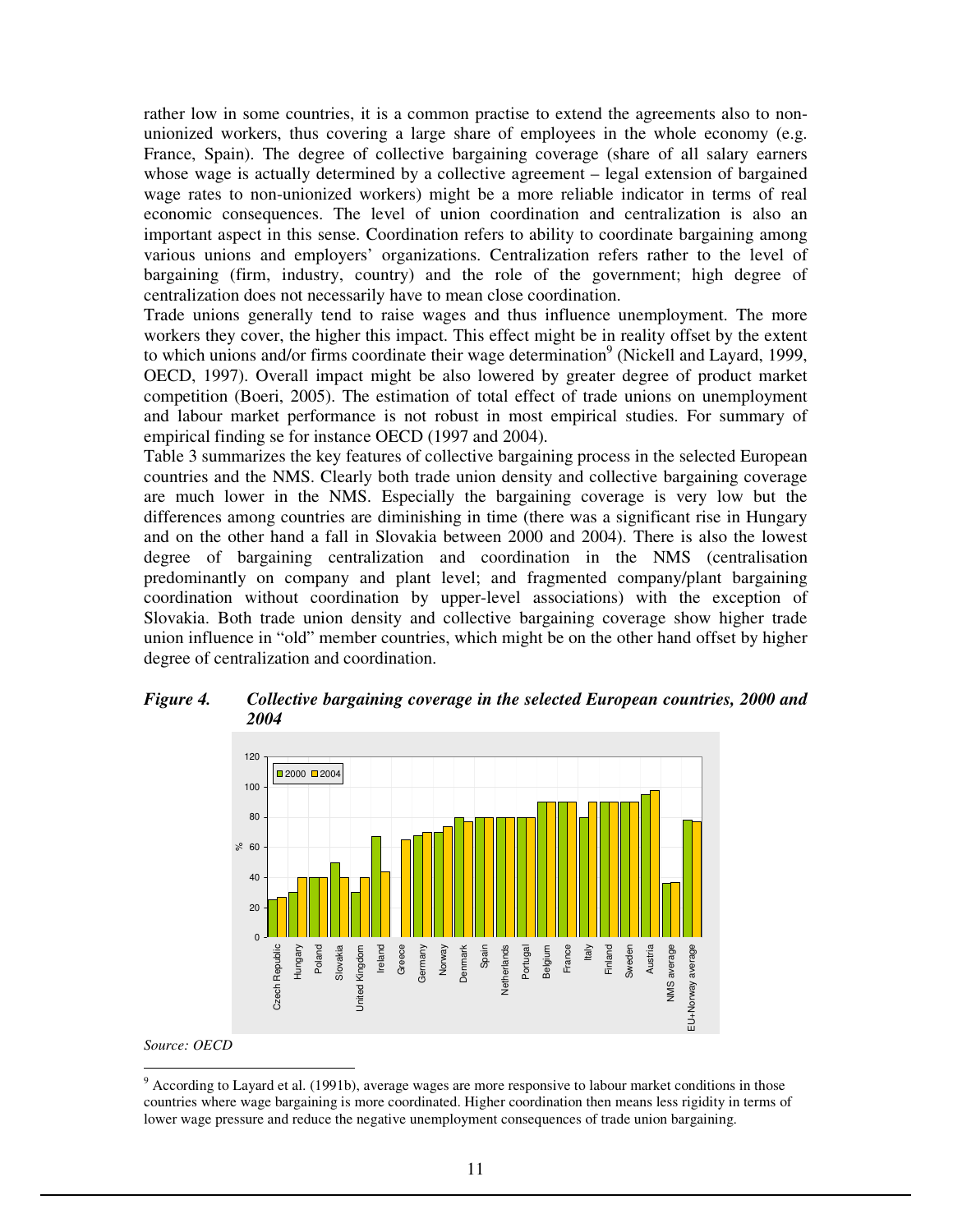|                       | <b>Trade</b><br>union<br>density<br>2000 | <b>Collective</b><br>2000 | bargaining coverage<br>2004 | <b>Collective</b><br>bargaining<br>centralisation<br>1995-2000 | <b>Collective</b><br>bargaining<br>coordination<br>1995-2000 |
|-----------------------|------------------------------------------|---------------------------|-----------------------------|----------------------------------------------------------------|--------------------------------------------------------------|
| Belgium               | 56                                       | 90                        | 90                          | 3                                                              | 4                                                            |
| <b>Czech Republic</b> | 27                                       | 25                        | 27                          |                                                                | 1                                                            |
| Denmark               | 74                                       | 80                        | 77                          | 3                                                              | 3                                                            |
| Germany               | 25                                       | 68                        | 70                          | 3                                                              | 4                                                            |
| Greece                | 27                                       | $\cdots$                  | 65                          | .                                                              | .                                                            |
| Spain                 | 15                                       | 80                        | 80                          | 3                                                              | 3                                                            |
| France                | 10                                       | 90                        | 90                          | $\overline{c}$                                                 | $\overline{2}$                                               |
| Ireland               | 38                                       | 67                        | 44                          | 4                                                              | $\overline{\mathbf{4}}$                                      |
| Italy                 | 35                                       | 80                        | 90                          | $\overline{2}$                                                 | $\overline{3}$                                               |
| <b>Hungary</b>        | 20                                       | 30                        | 40                          | 1                                                              | 1                                                            |
| Netherlands           | 23                                       | 80                        | 80                          | 3                                                              | 4                                                            |
| Austria               | 37                                       | 95                        | 98                          | 3                                                              | 4                                                            |
| <b>Poland</b>         | 15                                       | 40                        | 40                          |                                                                | 1                                                            |
| Portugal              | 24                                       | 80                        | 80                          | 4                                                              | 4                                                            |
| Slovakia              | 36                                       | 50                        | 40                          | $\overline{2}$                                                 | $\mathbf 2$                                                  |
| Finland               | 76                                       | 90                        | 90                          | 5                                                              | $\overline{5}$                                               |
| Sweden                | 79                                       | 90                        | 90                          | 3                                                              | $\overline{3}$                                               |
| United Kingdom        | 31                                       | 30                        | 40                          |                                                                |                                                              |
| Norway                | 54                                       | 70                        | 74                          | 4.5                                                            | 4.5                                                          |
| <b>NMS</b> average    | 25                                       | 36                        | 37                          | 1.3                                                            | 1.3                                                          |
| EU + Norway average   | 40                                       | 78                        | 77                          | 3.1                                                            | 3.5                                                          |

*Table 3. Collective bargaining in the selected European countries* 

*Source: OECD* 

*Centralisation:*

*1 = Company and plant level predominant.* 

*2 = Combination of industry and company/plant level, with an important share of employees covered by company bargains.* 

*3 = Industry-level predominant.* 

*4 = Predominantly industrial bargaining, but also recurrent central-level agreements.* 

*5 = Central-level agreements of overriding importance.* 

*Co-ordination:*

*1 = Fragmented company/plant bargaining, little or no co-ordination by upper-level associations.* 

*2 = Fragmented industry and company-level bargaining, with little or no pattern-setting.* 

*3 = Industry-level bargaining with irregular pattern-setting and moderate co-ordination among major bargaining actors.* 

*4 = a) informal co-ordination of industry and firm-level bargaining by (multiple) peak associations;* 

*b) co-ordinated bargaining by peak confederations, including government-sponsored negotiations (tripartite agreements, social pacts), or government imposition of wage schedules;* 

*c) regular pattern-setting coupled with high union concentration and/or bargaining co-ordination by large firms; d) government wage arbitration.* 

*5 = a) informal co-ordination of industry-level bargaining by an encompassing union confederation;* 

*b) co-ordinated bargaining by peak confederations or government imposition of a wage schedule/freeze, with a peace obligation.* 

#### **System of labour taxation**

Taxes on labour are expected to influence negatively labour markets, as taxes drive a wedge between the labour cost to the employer and take-home wage for the employee. The larger the wedge is, the more pronounced negative effect on labour market will be. In this respect, it is irrelevant whether we analyze income taxes or social security contributions, as highly redistributive nature of most social security programs separates their contributions from entitlements. Several studies confirmed this theoretical conclusion by empirical tests: Nickell (1997), while some are rather inconclusive (Scarpetta 1996). Daceri and Tabellini (2000) show that taxes are more significant in countries with strong trade unions

Labour taxes in the European Union are very high, highest in the world. Measured as percentage of GDP, taxes on labour reach 27 % in Sweden, 22 % in France and Belgium, more than 20 % of GDP in Denmark, Germany, Austria, Slovenia and Finland. Ireland,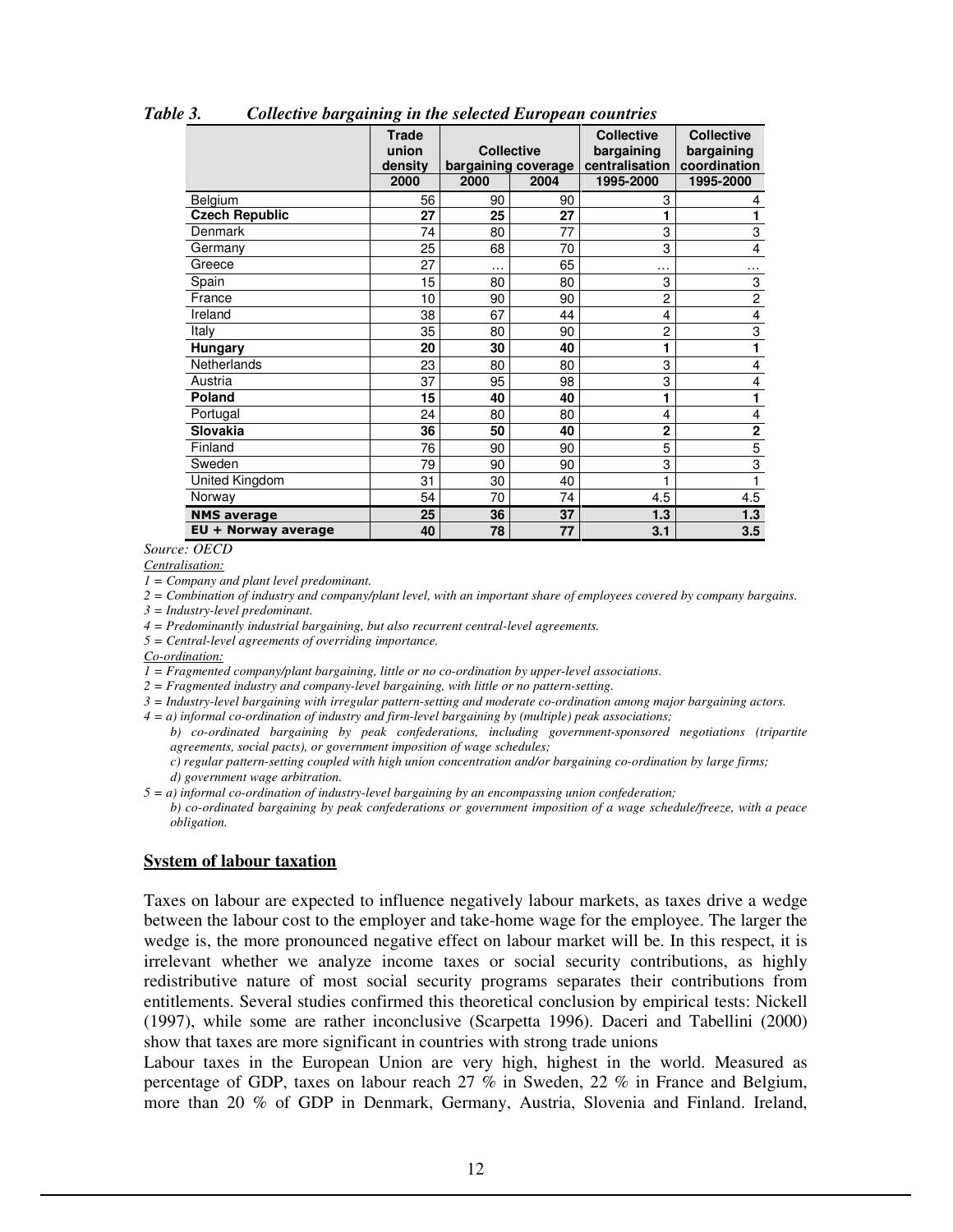Greece and the two Mediterranean islands (Cyprus and Malta) emerge as the low-tax countries with the labour taxes' share just above 10 % of GDP.

Impact of labour taxes is, however, better measured by their microeconomic effects. This is approximated by the tax wedge. As tax systems are progressive in all EU countries<sup>10</sup> the tax wedge differs for different income groups. For average wage earners, it reaches more than 40 % in several countries, both from the NMS and "old" members groups: Poland, France, Sweden, and Belgium. Tax wedge tend to fall for lower incomes, but it remains relatively high for countries as Poland, Sweden or Spain even for workers earning less than average wage (see ECO/WKP, 2005).

Several countries have cut their labour taxes during the 1990's significantly. In some countries, cuts were aimed specifically on low earners (Belgium, Sweden), in some others cuts were more widespread (Hungary, Ireland, the UK). Tax wedge was increased, however, in Austria, the Czech Republic, Poland and France.<sup>11</sup>

|                       | Taxes on labour paid by employer<br>and employee, % GDP | <b>Total tax wedge</b><br>(%) |       |                |
|-----------------------|---------------------------------------------------------|-------------------------------|-------|----------------|
|                       | 2000                                                    | 2004                          | 2000  | 2004           |
| Belgium               | 22.3                                                    | 21.9                          | 57.1  | 55.4           |
| <b>Czech Republic</b> | 17.4                                                    | 18                            | 42.7  | 43.5           |
| Denmark               | 21.8                                                    | 20.1                          | 44.3  | 41.3           |
| Germany               | 21.8                                                    | 20.1                          | 53.9  | 53.3           |
| Greece                | 12.6                                                    | 12.9                          | 38.4  | 38.3           |
| Spain                 | 13.9                                                    | 14.1                          | 38.6  | 38.7           |
| France                | 21.7                                                    | 22.2                          | 49.6  | 49.8           |
| Ireland               | 11.4                                                    | 10.4                          | 28.9  | 26.2           |
| Italy                 | 17.6                                                    | 18.1                          | 46.4  | 45.4           |
| Hungary               | 18.6                                                    | 18.6                          | 52.7  | 50.3           |
| Netherlands           | 18.2                                                    | 15.9                          | 39.7  | 38.6           |
| Austria               | 21.5                                                    | 21                            | 47.3  | 47.5           |
| Poland                | 14.3                                                    | 13.1                          | 43.2  | 43.3           |
| Portugal              | 13.5                                                    |                               | 37.3  | 36.8           |
| <b>Slovakia</b>       | 16                                                      |                               | 41.8  | 42.5           |
| Finland               | 21                                                      | 20.6                          | 47.8  | 44.5           |
| Sweden                | 27.8                                                    | 26.9                          | 50.1  | 48.4           |
| United Kingdom        | 14.2                                                    | 13.8                          | 32.1  | 33.4           |
| Norway                | 16.6                                                    |                               | 38.6  | 38.1           |
| <b>NMS</b> average    | 16.6                                                    | 16.6                          | 45.10 | 44.91          |
| NMS10 average         | 16.3                                                    | 15.4                          |       |                |
| EU+Norway average     | 18.4                                                    | 18.3                          | 43.34 | 42.38          |
| <b>EU15</b>           | 18.9                                                    | 18.4                          | ٠.    | $\blacksquare$ |

*Table 4. Taxation in the selected European countries* 

*Source: OECD, Eurostat* 

-

*Total tax wedge on labour: The combined central and sub-central government income tax plus employee and employer social security contribution taxes, as a percentage of labour costs defined as gross wage earnings plus employer social security contributions (average wage). The tax wedge includes cash transfers.* 

 $10$  Even  $\mu$ , flat-tax" Slovakia has, in fact, progressive tax system due to its relatively high non-taxed minimum.

 $<sup>11</sup>$  The European Commission graded the Ireland, Italy and the UK as the most reformist countries in its review</sup> of labor market reforms, while the Czech Republic and Poland labor market policies did not change significantly in the 1994-2004 period (EC., 2005).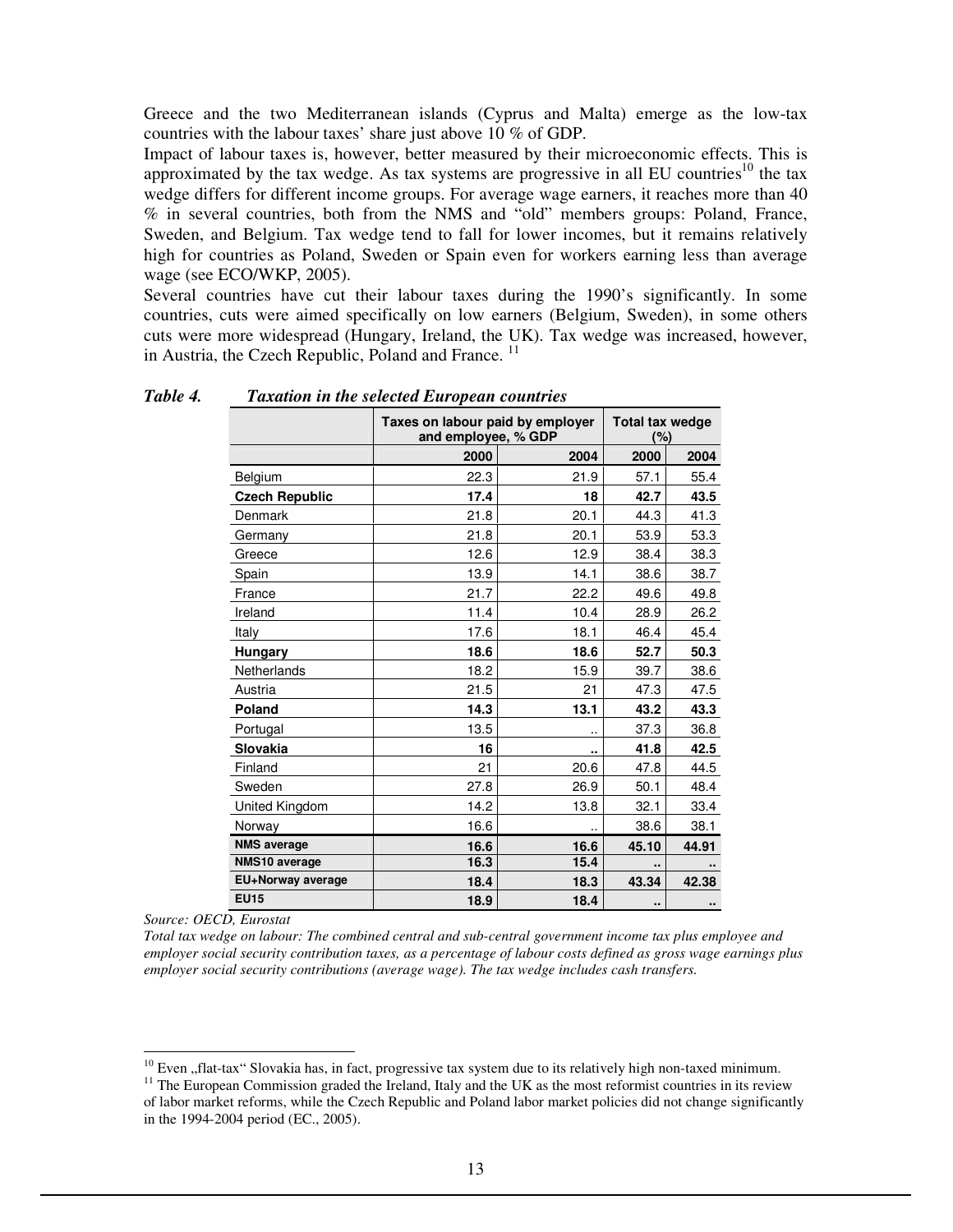

*Figure 5. Taxation in the selected European countries, 2000 and 2004* 

*Source: OECD* 

-

## **Labour market policies**

 $0<sup>0</sup>$ 

Ireland United Kingdom Portugal Norway Greece **Ietherlands** Spain Denmark Slovakia Poland

Labour market policies may have ambiguous impact on unemployment and labour market performance. Active labour market policies<sup>12</sup> aim at enhancing skills and experience (human capital) of those persons participating in these programs and sustaining their employability. The provisions may in this sense improve the efficiency of job-matching process. Although negative effects do occur (substitution effects and deadweight losses – see for instance Martin, 2000), empirical studies often find overall positive effects of these provisions on unemployment (OECD, 1993).

Czech Republic Finland Italy Austria Sweden France Hungary Germany Belgium NMS average EU+Norway average

EU+Norway average

Czech Republic

Passive labour market policies<sup>13</sup> may on the other hand decrease the job-search intensity and motivation of unemployed to accept a job offer and lower the economic costs of unemployment, raise the employees' wage claims and thus might increase the overall unemployment (the effect operates mainly via labour supply). At the same time it might increase the effectiveness of matching process and thus improve the labour market performance. The generosity of unemployment insurance system is of particular importance here. It depends mainly on unemployment insurance benefits payment duration and their relative level compare to previous labour income, i.e. the replacement rate.<sup>14</sup> Duration of benefits entitlement significantly influences mainly the duration of unemployment. The more generous the unemployment insurance system, the higher the unemployment rate and especially its long-term component (Layard et al., 1991a).

Negative consequences of generous unemployment insurance system and high passive LMP spending might be partly offset by suitable active LMP measures aimed at returning the unemployed back to work. Final effect of LMP is thus given by the relative scope of these

 $12$  OECD distinguishes following categories: public employment service and administration, training, employment incentives, integration of the disabled, direct job creation, start-up incentives.

<sup>13</sup> OECD distinguishes following two main categories: out-of-work income maintenance and support – unemployment insurance system and early retirement.

<sup>&</sup>lt;sup>14</sup> Replacement rates may be measured either in initial stage o unemployment (net value of unemployment benefits in the initial phase of unemployment relative to average production wage) or in a long-term (average net value of unemployment benefits, social assistance, family and housing benefits relative to average production wage over 60 months of unemployment).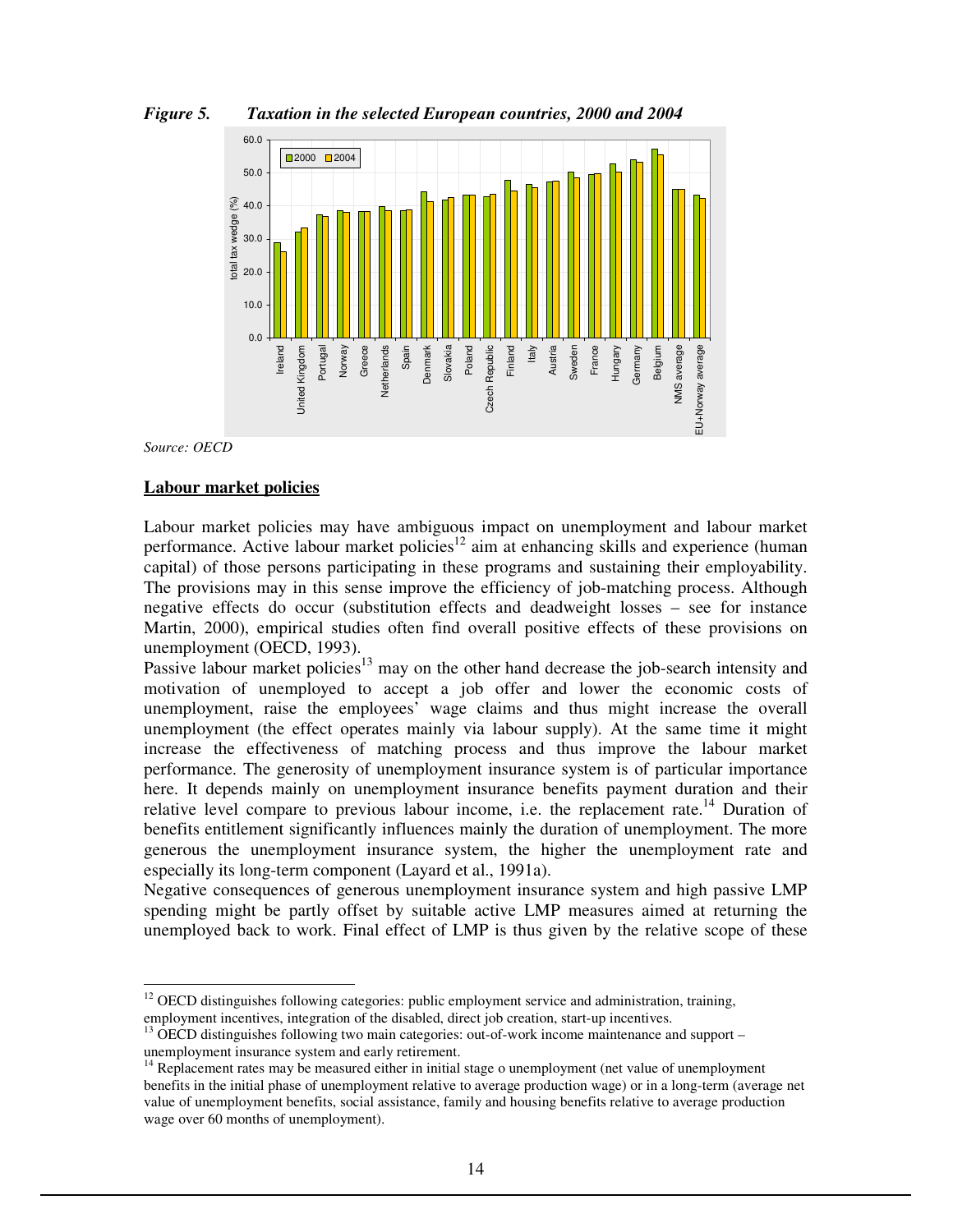programmes and their various particular features (generosity, eligibility conditions, duration etc.).

Main features of labour market policy systems in the selected European countries and the NMS are presented in table 5 and figure 6. There are very significant differences between the two groups of countries. NMS in average spend relatively small amount of resources on LMP – about 0.4  $\%$  GDP both on on each, active and passive provisions – these are thus of similar relative importance here. This spending represents about  $0.03 - 0.04$  % GDP per 1 percentage point of unemployment in these countries and there was a slight decrease between 1999 and 2004. The "old" members on the other hand spend in average about 1 % GDP on active and 1.5 % GDP on passive labour market provisions. Active labour market policies expenditure as a share of GDP per 1 unemployment percentage point was five-times higher than in the NMS and even six-time higher for passive labour market policies spending. Again, there was a declining tendency in the examined period. NMS clearly spend relatively little to support the unemployed, average spending on active and passive policies falls deeply bellow the "old" members average.

|                          |                    | <b>Spending on</b><br>active LMP<br>$(% )^{(1)}$ (%GDP) /<br>unemployment<br>rate | <b>Spending on</b><br>passive LMP<br>( %GDP) /<br>unemployment<br>rate |             | <b>Unemployment</b><br>insurance benefit<br>duration (months) |        | <b>Replacement rate</b><br>$(\%)$ – initial phase<br>of unemployment |      | <b>Replacement rate</b><br>$(\%)$ – long-term<br>unemployment |             |
|--------------------------|--------------------|-----------------------------------------------------------------------------------|------------------------------------------------------------------------|-------------|---------------------------------------------------------------|--------|----------------------------------------------------------------------|------|---------------------------------------------------------------|-------------|
|                          | 1999               | 2004                                                                              | 1999                                                                   | 2004        | 2001                                                          | 2004   | 2001                                                                 | 2004 | 2001                                                          | 2004        |
| Belgium                  | 0.159              | 0.137                                                                             | 0.275                                                                  | 0.287       | unlim.                                                        | unlim. | 63                                                                   | 63   | 47                                                            | 52          |
| <b>Czech</b><br>Republic | 0.022              | 0.031                                                                             | 0.036                                                                  | 0.031       | 6                                                             | 5      | 50                                                                   | 50   | 36                                                            | 30          |
| Denmark                  | 0.338              | 0.333                                                                             | 0.594                                                                  | 0.484       | 60                                                            | 48     | 64                                                                   | 61   | 61                                                            | 59          |
| Germany                  | 0.165              | 0.120                                                                             | 0.268                                                                  | 0.243       | 12                                                            | 12     | 61                                                                   | 61   | 60                                                            | 60          |
| Greece                   | 0.028 <sup>1</sup> | 0.016                                                                             | 0.040 <sup>1</sup>                                                     | 0.043       | 12                                                            | 12     | 45                                                                   | 48   | $\Omega$                                                      | $\mathbf 0$ |
| Spain                    | 0.081              | 0.067                                                                             | 0.112                                                                  | 0.140       | 24                                                            | 21     | 72                                                                   | 69   | 25                                                            | 25          |
| France                   | 0.130              | 0.101                                                                             | 0.168                                                                  | 0.179       | 60                                                            | 23     | 71                                                                   | 73   | 42                                                            | 40          |
| Ireland                  | 0.270 <sup>1</sup> | 0.138                                                                             | 0.333 <sup>1</sup>                                                     | 0.200       | 15                                                            | 15     | 29                                                                   | 30   | 50                                                            | 51          |
| Italy                    | 0.103 <sup>1</sup> | 0.074                                                                             | 0.056 <sup>1</sup>                                                     | 0.095       | 6                                                             | 6      | 52                                                                   | 54   | $\Omega$                                                      | $\mathbf 0$ |
| Hungary                  | 0.057              | 0.051                                                                             | 0.080                                                                  | 0.062       | 12                                                            | 9      | 47                                                                   | 43   | 25                                                            | 25          |
| Netherlands              | 0.513              | 0.313                                                                             | 0.716                                                                  | 0.485       | 60                                                            | 24     | 71                                                                   | 71   | 58                                                            | 61          |
| Austria                  | 0.133              | 0.125                                                                             | 0.305                                                                  | 0.290       | 10                                                            | 9      | 55                                                                   | 55   | 51                                                            | 51          |
| <b>Poland</b>            | 0.033 <sup>1</sup> | 0.007                                                                             | $0.042^{1,2}$                                                          | $0.042^{2}$ | 18                                                            | 12     | 47                                                                   | 52   | 32                                                            | 30          |
| Portugal                 | 0.173 <sup>1</sup> | 0.104                                                                             | 0.182 <sup>1</sup>                                                     | 0.196       | 30                                                            | 24     | 78                                                                   | 78   | 24                                                            | 25          |
| <b>Slovakia</b>          | $0.026^{3}$        | 0.023                                                                             | $0.022^{3}$                                                            | 0.019       | 9                                                             | 8      | 64                                                                   | 64   | 65                                                            | 21          |
| Finland                  | 0.120              | 0.111                                                                             | 0.227                                                                  | 0.235       | 25                                                            | 23     | 61                                                                   | 60   | 51                                                            | 49          |
| Sweden                   | 0.272              | 0.197                                                                             | 0.251                                                                  | 0.210       | 15                                                            | 28     | 78                                                                   | 77   | 52                                                            | 52          |
| United Kingdom           | 0.058              | 0.111                                                                             | 0.108                                                                  | 0.062       | 6                                                             | 6      | 45                                                                   | 45   | 45                                                            | 45          |
| Norway                   | 0.253              | 0.180                                                                             | 0.147                                                                  | 0.195       | 36                                                            | 36     | 66                                                                   | 66   | 44                                                            | 41          |
| <b>NMS average</b>       | 0.034              | 0.028                                                                             | 0.045                                                                  | 0.039       | 11                                                            | 9      | 52                                                                   | 52   | 40                                                            | 27          |
| EU+Norway<br>average     | 0.186              | 0.142                                                                             | 0.252                                                                  | 0.223       | 33                                                            | 27     | 61                                                                   | 61   | 41                                                            | 41          |

*Table 5. Labour market policies in the selected European countries* 

*Source: OECD. Ministry of Economy and Labour of Poland (<sup>2</sup>); year 1998 (<sup>1</sup>); year 2001(<sup>3</sup>). Initial replacement rate: net value of unemployment benefits in the initial phase of unemployment relative to average production wage of a single person, without children.* 

*Long term replacement rate: net value of unemployment benefits, social assistance, family and housing benefits relative to average production wage of a single person, without children; average over 60 months of unemployment.* 

Data also reveal important differences among the countries both in the unemployment insurance benefits payment duration and the replacement rates (these differences are also reflected in the above-mentioned variance in spending on passive LMP). Duration of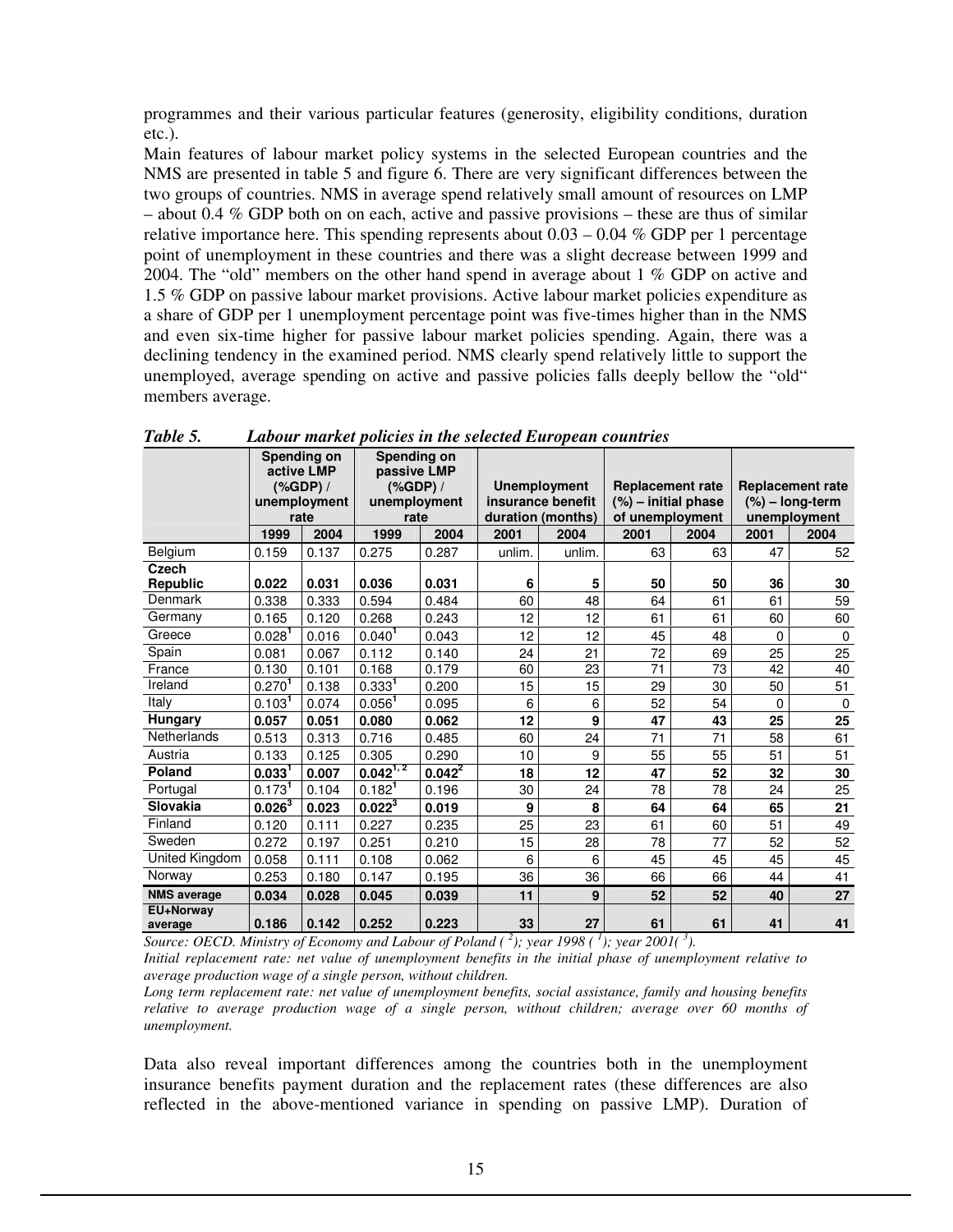payments was 10 months in average in the NMS, which is roughly one third compare to the "old" member countries.<sup>15</sup> Among the NMS, the longest entitlement period may be observed in Poland, the shortest in the Czech Republic. On the other hand, variation in replacement rates is not so marked, especially in the initial stage of unemployment (roughly 50 % in the NMS and 60 % in "old" member countries). The long-term replacement rate significantly fell in the NMS in 2004, caused mainly by substantial decline in case of Slovakia. Consequently, the NMS average lies well bellow the "old" members' average. Number of countries also lowered the replacement rates and benefits payment duration in the examined period making their unemployment insurance system less generous.



*Figure 6. Labour market policies in the selected European countries, 2004* 

*Source: OECD* 

-

#### **4. Empirical estimation of institutional barriers to the labour markets flexibility**

This section aims to measure quantitative effects of the labour market institutional barriers to assess their real impact on (un)employment. We thus formulate an econometric model; its specification is in correspondence with the recent empirical research in this field. We constructed a panel of eighteen European countries<sup>16</sup> in two periods – years 1999 and  $2004<sup>17</sup>$ . These are fourteen "old" member countries and four NMS. The source of the data is mainly the OECD and partly also Eurostat.

We examine the impact of institutional factors on four indicators of labour market performance: unemployment rate (*UR*), long-term unemployment rate (*LtUR*), employment rate  $(ER)$  and activity rate  $(AR)^{18}$  (Eurostat methodology). In line with the previous economic

<sup>&</sup>lt;sup>15</sup> In its effect on labour market performance this might be eventually offset by differences in social benefits system – after the unemployed lose the entitlement for the unemployment insurance benefits and are covered by other provisions of social security system.

<sup>&</sup>lt;sup>16</sup> Belgium, Czech Republic, Denmark, Germany, Spain, France, Ireland, Italy, Hungary, Netherlands, Austria, Poland, Portugal, Slovakia, Finland, Sweden, United Kingdom, and Norway. Greece was omitted due to the lack of data.

 $17$  Or years close to these dates in case of missing data.

 $18$  Activity rate is specified as a share of economically active persons – both employed and unemployed – aged 15 – 64 on the whole population in this age.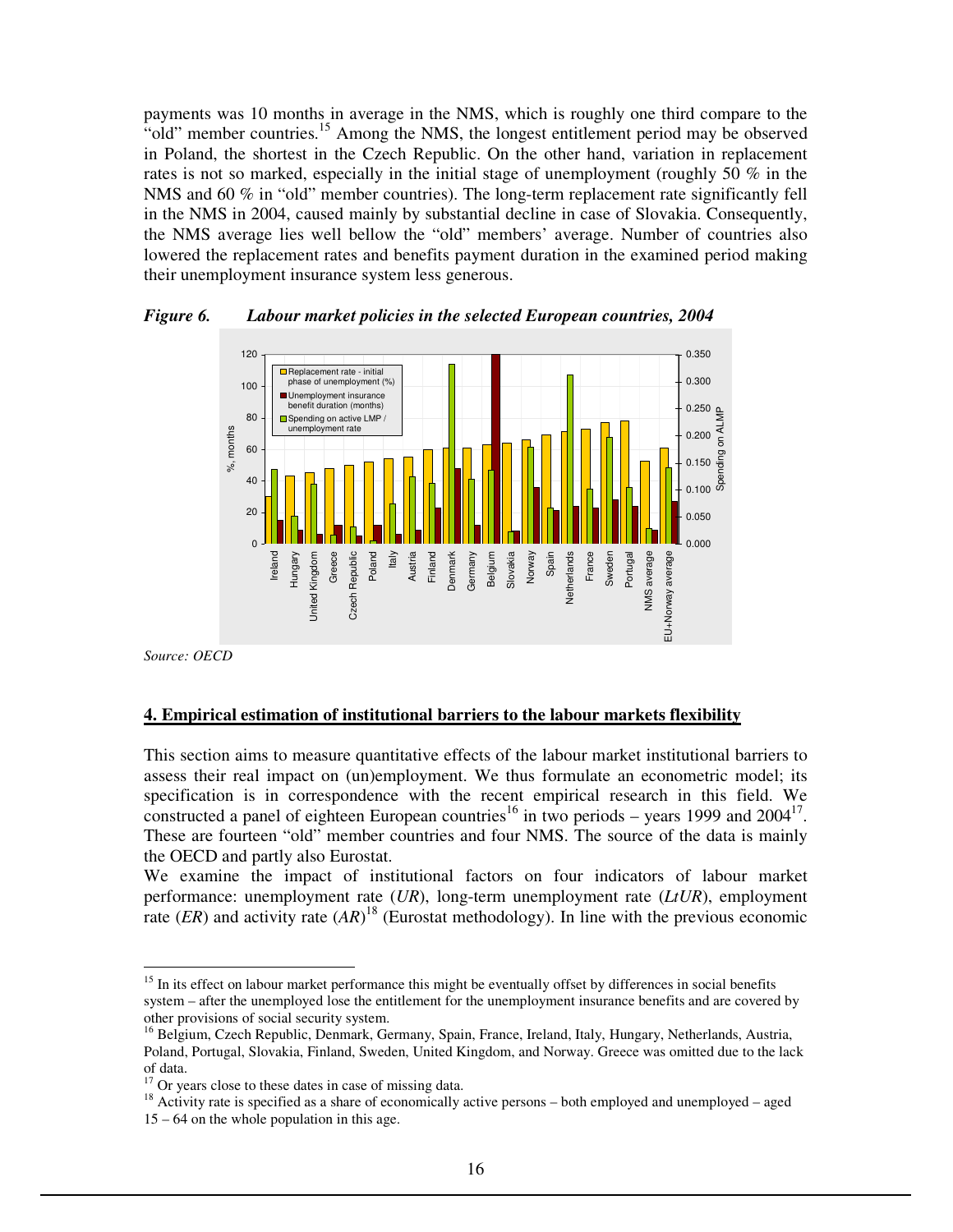research, the dependent variables are represented in logs (see for instance Blanchflower and Oswald, 1994).

The regression coefficients are estimated using the standard random effects generalized least square estimation procedure; active labour market policies expenditure is instrumented $19$ . The regression equation has following form:

$$
lnX_{ii} = \alpha + \beta_1 EPL_{ii} + \beta_2 MW_{ii} + \beta_3 CBC_i + \beta_4 TAX_{ii} + \beta_5 ALMP_{ii} + \beta_6 UBDurr_{ii} + \beta_7 UBRR_{ii} + \beta_8 GDP_{ii} + \beta_9 INFL_{ii} + \varepsilon_{ii}
$$
\n(1),

where  $X = UR$ , *LtUR, ER*, and *AR* consecutively.

The independent variables and their expected effects were described in the previous section. Version 2 of the EPL index was employed. Minimum wage is a cluster variable constructed according to minimum wage level (USD, PPS) and its relative share on median wage in the economy. Furthermore, influence of the trade unions is represented by collective bargaining coverage and tax system consequences are reflected by total tax wedge on labour. Finally, to reflect the influence of labour market policies, expenditure on active policies, unemployment benefits entitlement duration and initial unemployment benefits replacement rate is included. Moreover, two additional variables were used in the model – actual real GDP growth and change in the annual rate of inflation. Both of these might reflect the influence of economic cycle, inflation may be also considered an indicator of macroeconomic policy stance. Furthermore, institutions may affect rather the equilibrium unemployment but in the equations we use the actual rate of unemployment – this difference may be captured by adding the inflation as an independent variable (Nickell, 1997).

The model analyzes mainly the basic correlations between the labour market performance and institutions. Its deeper explanation power is rather limited due to the lack of data on more countries and other relevant variables that might affect the dependent variables. These are for example the role of product market reforms (Griffith et al., 2006) or importance of adverse economic shocks (Blanchard, Wolfers 2000). Moreover, only four NMS are covered in the sample and therefore it was not possible to run a separate analysis for this group of countries. Only the differences in the role of institutions between the whole group of countries and the "old" member countries and its implications for the NMS were examined using the Chow test for the stability of estimated coefficients (see also Cazes and Nesporova, 2003).

Regression estimation results are summarized in table 6. Our findings are generally in correspondence with the previous research of Cazes and Nesporova (2003) and Nickell (1997) for the period of 1990s and 1980s-90s, respectively.

Out of all the above described institutional barriers, only two significantly explain the differences in **unemployment** among European countries and its development in time – tax wedge on labour and active labour market policies. While higher tax burden significantly increases the unemployment rate, active labour market policies work in the opposite direction and may offset the negative effect of taxation. None of the remaining variables is significant for explaining the development of unemployment, not even variables reflecting the effect of business cycle (inflation, GDP growth).

The same situation applies for **long-term unemployment**. Here the estimated regression coefficients for tax wedge on labour and active labour market policies are even more pronounced. Despite the insignificancy of most of the estimated coefficients, presented model explains relatively high proportion of variation in the dependent variables – almost 50 %. Explanatory power of the model is higher in the case of between-groups variation, the

-

<sup>&</sup>lt;sup>19</sup> This variable is endogenous because it relates the expenditure to the actual rate of unemployment. For this reason we instrumented this variable by a new variable relating the expenditure to the average unemployment rate in 5-year period before the actual year.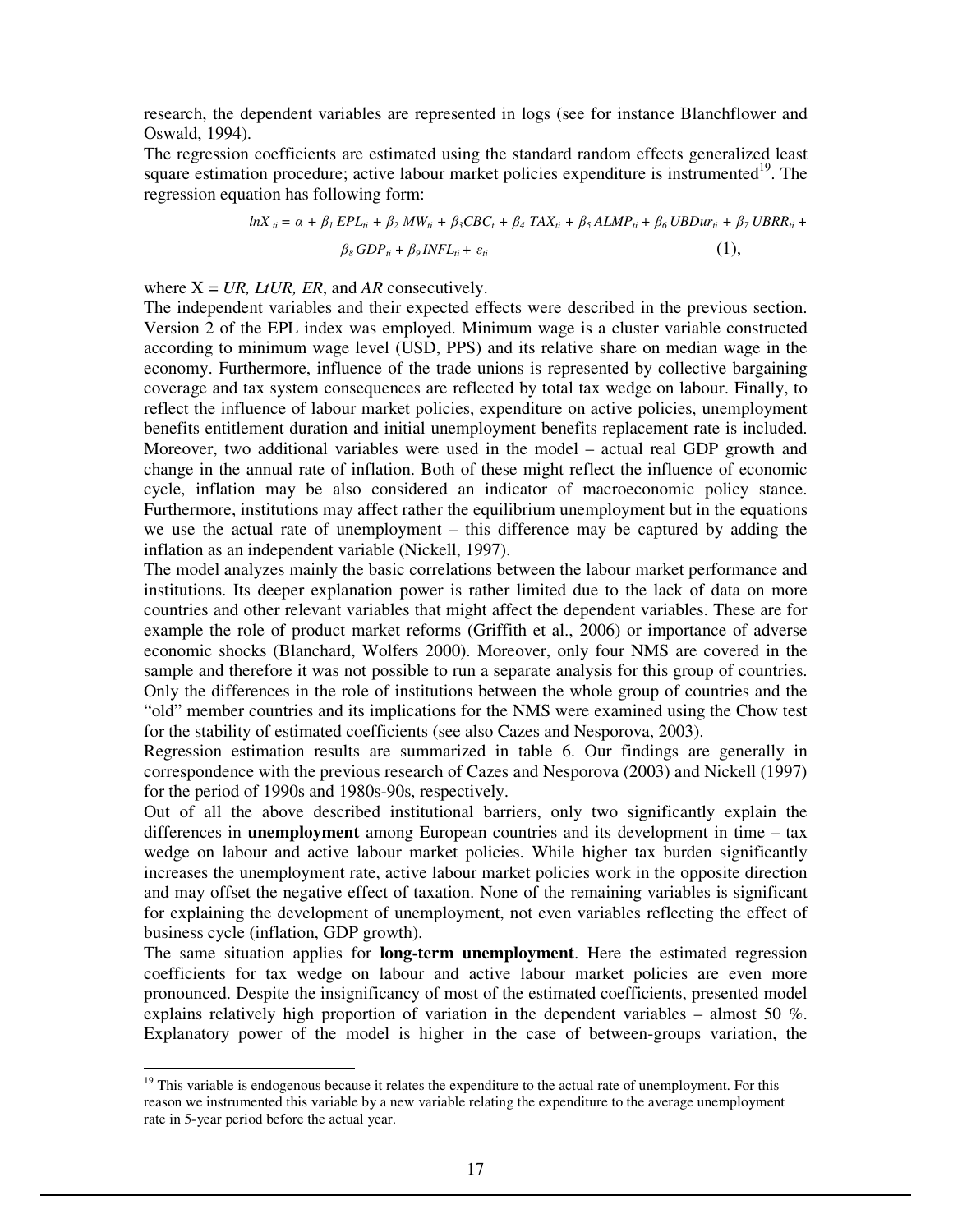variation within countries in time is described to a lower extent. This conclusion might be in line with the results of Blanchard and Wolfers (2000) who stress the importance of the diverse reactions of each state's institutions to adverse economic shocks.

|                                          | <b>Unemployment</b><br>rate | Long-term<br>unemployment<br>rate | Employment<br>rate  | <b>Activity rate</b> |
|------------------------------------------|-----------------------------|-----------------------------------|---------------------|----------------------|
| Constant                                 | 1.0037                      | $-0.7610$                         | 4.3847              | 4.3752               |
|                                          | (0.6500)                    | (1.0987)                          | (0.1340)            | (0.0945)             |
| <b>EPL</b> index                         | 0.0417                      | 0.0897                            | $***$<br>$-0.0765$  | $***$<br>$-0.0625$   |
|                                          | (0.1599)                    | (0.3083)                          | (0.0326)            | (0.0206)             |
| Minimum wage                             | 0.0351                      | 0.1440                            | $-0.0096$           | $-0.0041$            |
|                                          | (0.0673)                    | (0.1223)                          | (0.0137)            | (0.0089)             |
| <b>Collective bargaining</b>             | $-0.0038$                   | $-0.0078$                         | 0.0014<br>$(\star)$ | 0.0008               |
| coverage                                 | (0.0048)                    | (0.0088)                          | (0.0009)            | (0.0006)             |
| Total tax wedge on labour                | $\star$<br>2.3790           | $***$<br>4.6445                   | $-0.5069$ *         | $***$<br>$-0.4108$   |
|                                          | (1.3096)                    | (2.2049)                          | (0.2699)            | (0.1923)             |
| <b>Active labour market</b>              | $***$<br>$-1.7119$          | $-2.4837$ *                       | $***$<br>0.4153     | $^\star$<br>0.1656   |
| policies spending                        | (0.6853)                    | (1.3165)                          | (0.1556)            | (0.1001)             |
| <b>Unemployment benefits</b><br>duration | $-0.0004$                   | $-0.0015$                         | $-0.0004$           | $-0.0003$            |
|                                          | (0.0030)                    | (0.0056)                          | (0.0006)            | (0.0004)             |
| <b>Unemployment benefits</b>             | 0.0046                      | 0.0013                            | 0.0019              | $***$<br>0.0030      |
| initial replacement rate                 | (0.0094)                    | (0.0165)                          | (0.0019)            | (0.0013)             |
| <b>GDP</b> growth                        | 0.0377                      | 0.0555                            | $***$<br>$-0.0185$  | $***$<br>$-0.0118$   |
|                                          | (0.0302)                    | (0.0616)                          | (0.0056)            | (0.0034)             |
| Inflation (change p.p.)                  | 0.0088                      | 0.0193                            | $-0.0007$           | 0.0003               |
|                                          | (0.0153)                    | (0.0326)                          | (0.0033)            | (0.0019)             |
| N (countries, time):                     | 36(18, 2)                   | 36(18, 2)                         | 36(18, 2)           | 36 (18, 2)           |
| $R^2$ overall:                           | 0.4583                      | 0.4921                            | 0.6511              | 0.6661               |
| $R^2$ within:                            | 0.3753                      | 0.2267                            | 0.3330              | 0.4208               |
| $R^2$ between:                           | 0.4640                      | 0.5155                            | 0.6705              | 0.6811               |
| Chow test: F statistics (d.f.)           | 2.092(8, 18)                | 1.832(8, 18)                      | 1.288(8, 18)        | 0.905(8, 18)         |

*Table 6. Regression estimation results* 

\*\*\* significant 1 %, \*\* significant 5 %, \* significant 10 %, (\*) significant 15 % Random effects generalized least squares estimation method, robust standard errors in parentheses. *Source: OECD, Eurostat, own calculations* 

Institutional factors proved to be powerful in explaining **labour supply decisions**: employment protection legislation, taxes on labour, active labour market policies, unemployment benefits initial replacement rate, GDP growth and to some extent also collective bargaining coverage are all significant in regressions 3 and 4. Generally the model is able to explain more variation in the dependent variable than in the previous case of unemployment (over 60 %); again, explanatory power is higher for between-groups variation. Stricter employment protection legislation and higher tax wedge tend to decrease both employment and activity rate. Collective bargaining may to some extent increase employment (but the effect is rather low). Active labour market policies improve labour market performance by increasing both, employment and activity rate. Similar effect is evident also in case of relation of the unemployment benefits initial replacement rate to the activity rate – higher the replacement ratio, higher the labour participation. GDP growth has a negative effect on employment and activity rate, which looks like a rather surprising result. This may be caused by GDP growth resulting mainly from the growth in technology and innovations, and hence, rather in the value added than in increased labour participation. One may also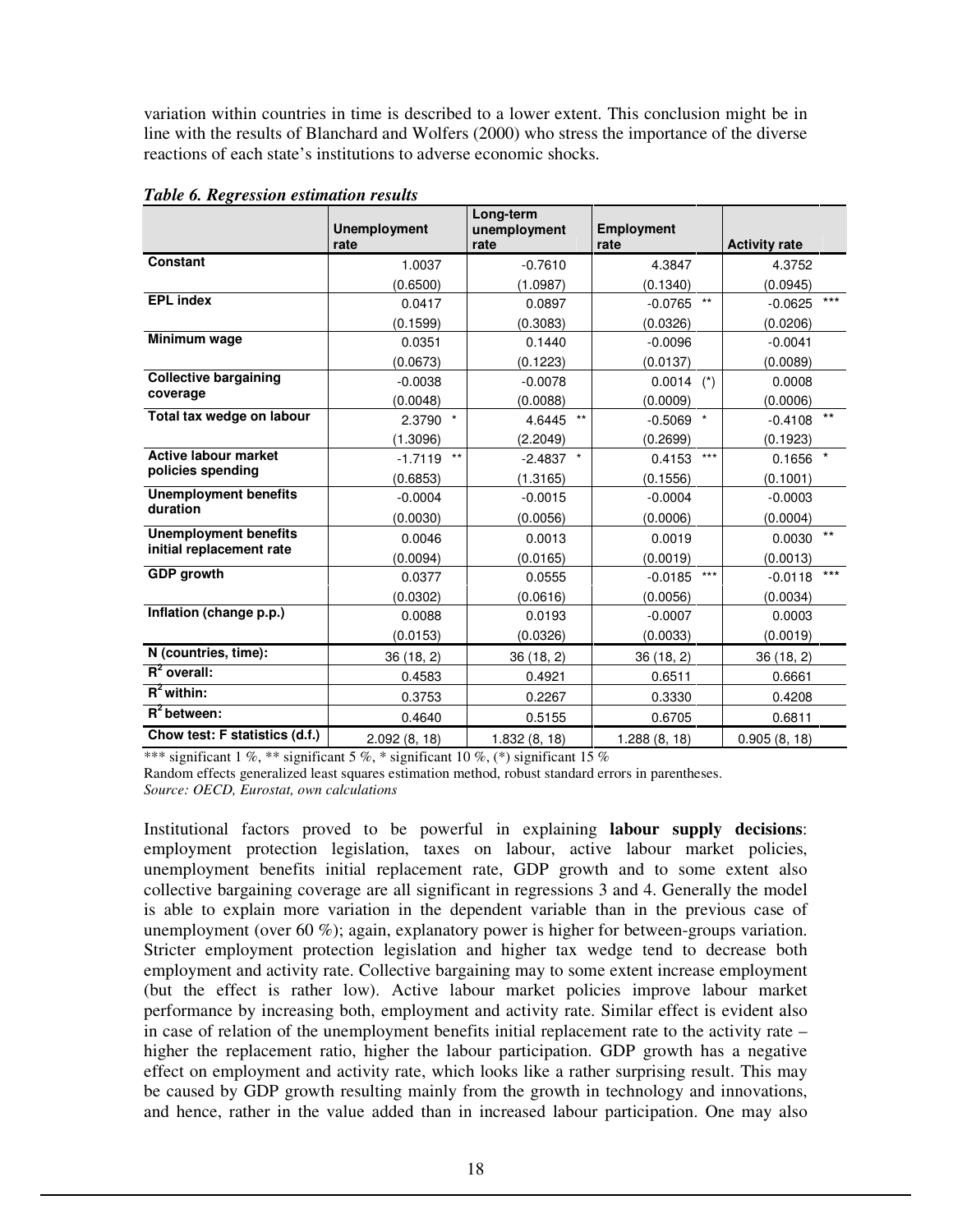argue that the income effect may dominate the substitution effect: as some families' income increases, one of their earners may afford to quit the labour market. However, further research would be needed to validate this hypothesis.

Our analysis did not show any effect of minimum wage setting and duration of unemployment benefits entitlement on labour market performance. Collective bargaining over wages may to some extent influence employment and unemployment benefits replacement ratio may affect activity rate, but their overall effect on labour market situation is rather limited. Among key institutional factors influencing labour markets in Europe can be counted mainly taxation, active labour market policies expenditure and employment protection legislation. For all these factors, differences between NMS and old member countries are quite substantial.

Now we turn the attention to the NMS group and try to estimate whether it shows different patterns of behaviour in the area of institutional effects on labour market performance. This was tested by Chow tests<sup>20</sup> for each of the dependent variables. The tests have not rejected the hypothesis of stability of the regression coefficients between the whole sample of eighteen countries and the sub-sample of fourteen "old" members for any of the dependent variables. Therefore we cannot prove different behaviour of the NMS group. This result is thus inconclusive and further research using more detailed data sample is needed in this field. We may speculate that further European integration will lead to further convergence of European labour markets and thus that the NMS group will become even more like the "old" member countries, at least in labour market institutions' effects.

#### **5. Conclusions**

This paper discussed the role and impact of labour market institutions on the performance of labour markets. Our discussion in the first chapter indicated that the relationship would not be straightforward and statistically very robust. Institutions are difficult to define and measure and compare between countries and their effect may change over time. The paper, nevertheless, analyses labour market institutions in eighteen European countries and finds that they do have some effect on major labour market indicators. We found that the labour markets in "new" member states enjoy more liberal employment protection legislation and lower minimum wages (although this represents almost similar economic burden compared to overall wage level in particular countries). Also, trade unions seem to have less say in the NMS: both trade union density and collective bargaining coverage are significantly lower in the NMS as well as degree of bargaining centralization and coordination. Both workers and employers pay lower taxes on labour in the NMS, although total tax wedge on labour is slightly higher here. The NMS spend relatively less on both active and passive labour market policies and unemployment benefits entitlement duration is much shorter. However, the differences between the NMS and old Europe are slowly diminishing in time.

Our econometric analysis revealed two institutional factors significantly influencing unemployment and long term unemployment: total tax wedge on labour and active labour

 $20$  We used a modified version of the test hypotheses and statistics, because number of observations in the NMS group is smaller than the number of parameters, *nNMS* <*k,* and thus we can not use the standard methods in this case. We test the hypothesis  $H_0: E(y|X; \beta_{OE}) = E(y|X; \beta_{NMS})$ . This is done by calculating the statistic

$$
F = \frac{SSR_T - SSR_{OE}}{n_{NMS}} \approx F (n_{NMS}, n_{OE} - k).
$$
  

$$
n_{OE} - k
$$

-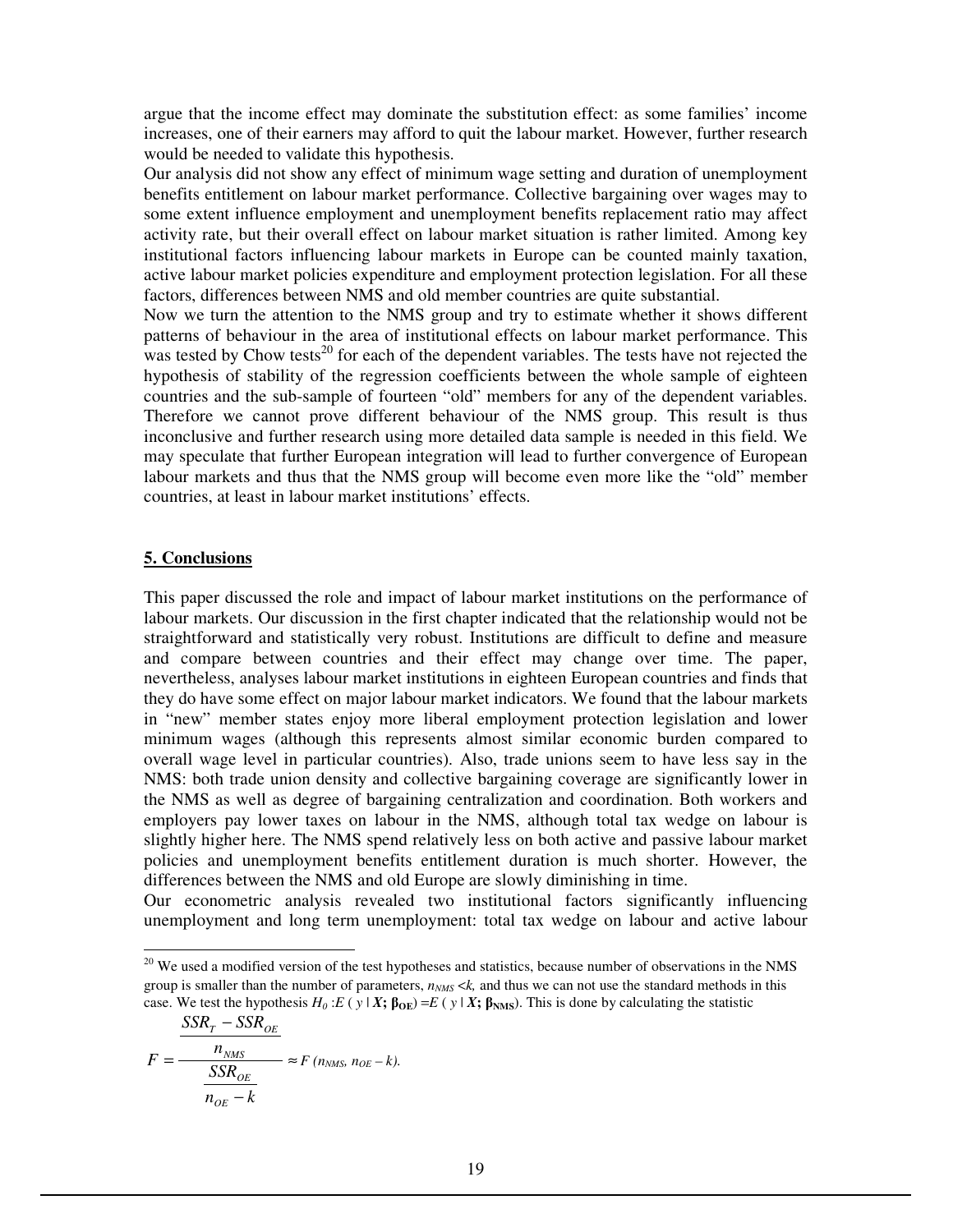market policies. While higher tax burden significantly increases the unemployment rate, active labour market policies work in the opposite direction and may offset the negative effect of taxation. Our model proved to be more powerful in explaining employment and activity rate. Stricter employment protection legislation and higher tax wedge are likely to reduce both employment and activity rate. Active labour market policies work in opposite direction and tend to increase both rates; the same goes for collective bargaining coverage, although the effect is not very significant. Unemployment benefits initial replacement rate tend to increase activity rate. Minimum wage setting, collective bargaining on wages and unemployment benefits system has rather limited or not significant overall effect on labour markets situation. When analyzing the patterns of effect of institutional factors on labour market developments in the NMS and "old" member countries, we were not able to prove different behaviour of the NMS group. The key institutions that influence the labour markets performance has shown to be active labour market policies expenditure, lower taxation of labour and more liberal EPL. To improve the (un)employment situation, countries should mainly focus on reform measures in these fields.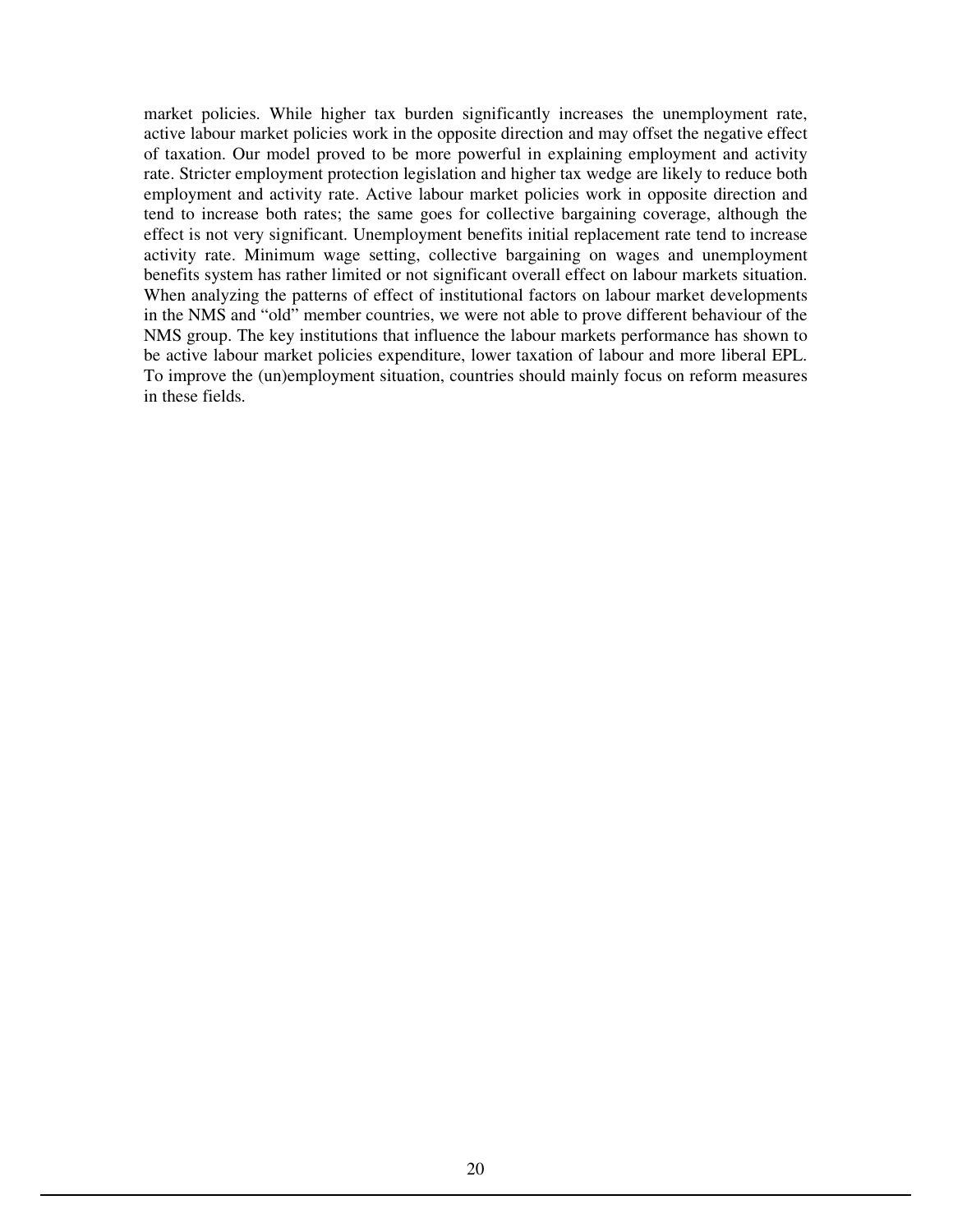#### **Literature**

- Acemoglu, D., Pischke, J. S. (1998): *The Structure of Wages and Investment in General Training.* NBER Working Paper Series No. 6357.
- Baker, D., Howell, D., and Schmitt, J. (2005) *Labour market institutions and unemployment.* in: Howell, D.R. (ed.) *Fighting Unemployment: The Limits of Free Market Orthodoxy.* Oxford University Press, Oxford, UK.
- Blanchard, O.; Wolfers, J. (2000): The Role of Shocks and Institutions in the Rise of European Unemployment: The Aggregate Evidence. *The Economic Journal*. Vol. 110, No. 462, Conference Papers, p. C1-C33.
- Blanchflower, D. G., Oswald, A. J. (1994). *The Wage Curve*. Cambridge. MIT Press.
- Blanchflower, D.G. (2001) *Unemployment, well-being, and wage curves in Eastern and Central Europe.* Journal of the Japanese and International Economies, pp. 364-402.
- Boeri, T. (2005): *Reforming Labor and Product Markets: Some Lessons from Two Decades of Experiments in Europe*. WP 05/97. IMF
- Brandt, N.; Burniaux, J..-M.; Duval, R. (2005): Assessing the OECD Jobs Strategy: Past Developments and Reforms. OECD Economics Department Working Paper No. 429.
- Brown, C., Gilroy, C., Kohen, A. (1982): The Effect of the Minimum Wage on Employment and Unemployment. Journal of Economic Literature, Vol. 20, No. 2, p. 487-528
- Cahuc, P., Michel, P. (1996): Minimum Wage, Unemployment and Growth. *European Economic Review*. August. p. 1463-1482
- Calmfors, L., Drifill, J. (1988) *Bargaining Structure, Corporatism and Macroeconomic Performance.* Economic Policy, pp. 14-61.
- Cazes, S. (2002): *Do labour market institutions matter in transition economies? An analysis of labour market flexibility in the late nineties*. ILO Discussion Paper DP/140/2002. Geneva, ILO
- Cazes, S.; Nesporova, A. (2004): *Labour Markets in Transition: Balancing Flexibility and Security in Central and Eastern Europe*. Revue de l'OFCE.
- Cazes, S.; Nesporova, A. (2003): *Labour Markets in Transition: Balancing flexibility and security in Central and Eastern Europe*. Geneva, ILO
- Daveri, F., Tabellini, G. (2000) *Unemployment, growth and taxation in industrial countries,* Economic Policy, CEPR, CES, MSH, vol. 15(30), pages 47-104, 04.
- Dolado, J., Kramarz, F., Machin, S., Manning, A., Margolis, D., Teulings, C. (1996): The Economic Impact of Minimum Wages in Europe. *Economic Policy*. Vol. 23, p. 317-372
- Ehrenberg, D. G.; Smith, R. S. (1994): *Modern Labor Economics: Theory and Public Policy*. 5<sup>th</sup> edition, Reading, Addison-Wesley
- Freeman, R. B. (2007): *Labor Market Institutions Across The World.* NBER Working Paper No. 13242. NBER, Cambridge, Massachusetts.
- Freeman, R.B., Lazear, E.P. (1995): *An EconomicAnalysis of Works Councils",* in Joel Rogers (ed.): *Works Councils: Consultations, Representations, Cooperation.* Chicago, University of Chicago Press, pp. 27-50.
- Griffith. R.; Harrison, R.; Macartney, G. (2006): *Product Market Reforms, Labour Market Institutions and Unemployment*. CEPR Discussion Paper No. 5599. London, CEPR
- Gregg, P. (2000): *The Use of Wage Floors as Policy Tools*. OECD Economic Studies No. 31, 2000/II, p. 133-146. Paris, OECD
- ILO (2001): *Changing Labour Markets in Europe The role of institutions and policies.*  Geneva, ILO
- Layard, R., Nickell, S., Jackman, R. (1991a). *Unemployment*. New York. Oxford University Press.